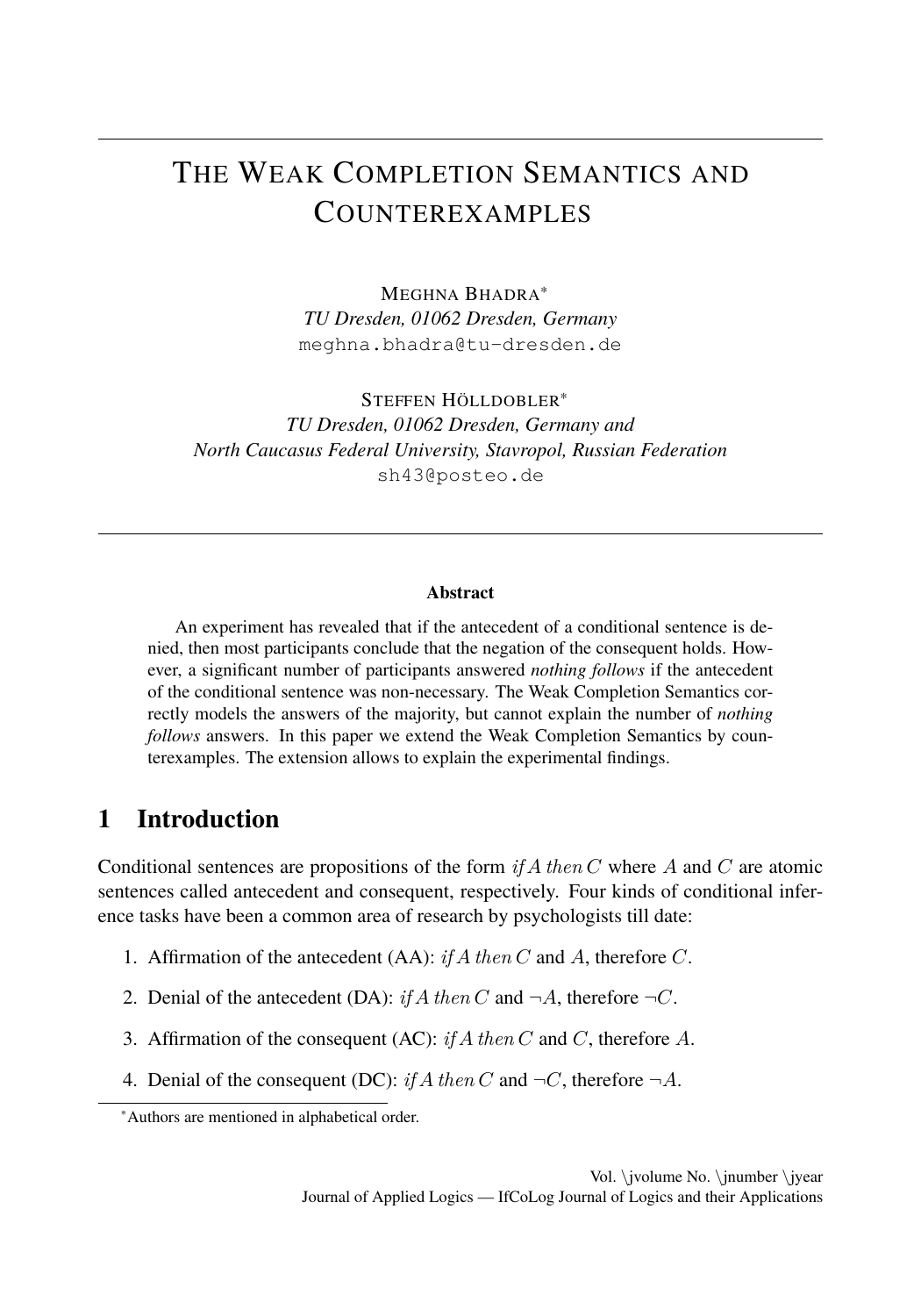In classical, two-valued propositional logic, conditional sentences are taken to mean material implications and bi-conditionals to mean (material) equivalence. The conclusion for the DA and the AC are hence considered to be logical fallacies (invalid) for a conditional sentence whereas they are considered valid for a bi-conditional. However, from our human experiences we know that it is not always the case in real life. When replacing the above abstract conditional sentences which have no everyday context with conditionals which do, the inferences largely depend on the semantics and pragmatics of human communication, culture, and context. In this paper, we therefore discuss how everyday conditional sentences can be categorized into four proposed semantic categories. We also share the results of an experiment reported in [\[6,](#page-25-0) [5\]](#page-25-1) and (with particular regard to the DA) demonstrate how such classifications can help model an average human (DA) reasoner.

The Weak Completion Semantics (WCS) is a three-valued, non-monotonic cognitive theory, which can not only adequately model the suppression task by [\[2\]](#page-24-0) as shown by [\[7\]](#page-25-2), human syllogistic reasoning as shown by [\[20\]](#page-26-0), and DC inferences as shown by [\[6\]](#page-25-0) but also the AA, AC, and the majority  $\neg C$  answers of the DA as shown by [\[5\]](#page-25-1). While the existing framework of the WCS adequately models the general consensus of the  $\neg C$  responses generated in case of the DA inference task, it did not however, seem adequate to model the number of *nothing follows* responses, which is especially significant in case of conditional sentences with *non-necessary antecedents*. Here, *nothing follows* denotes no new inference or specific conclusion can be drawn with regard to the consequent of the conditional sentence.

In order to elaborate on what it really means for a conditional sentence to have a *nonnecessary antecedent* and to propose a solution to the aforementioned problem, we begin by considering the following DA inference tasks:

- <span id="page-1-0"></span>1. *If Maria is drinking alcoholic beverages in a pub, then Maria must be over 19 years of age* and *Maria is not drinking alcoholic beverages in a pub*.
- <span id="page-1-1"></span>2. *If the plants get water, then they will grow* and *the plants get no water*.

Both of these examples appeared in the aforementioned experiment, and as was the case for every conditional sentence that was included in it, accompanied by a small background story. The curious reader may find the background stories for the above conditionals in the appendix. In the first example, 28 out of 56 participants answered *Maria must not be over 19 years of age*, whereas 25 answered *nothing follows*. In this example the antecedent is non-necessary; it is not considered necessary for a person to drink alcohol in order for her to be older than 19. In fact, there are many people who *do not drink alcoholic beverages* although *they are over 19 years of age*. In the second example, 47 out of 56 participants answered *the plants will not grow* whereas only 8 answered *nothing follows*. In this case,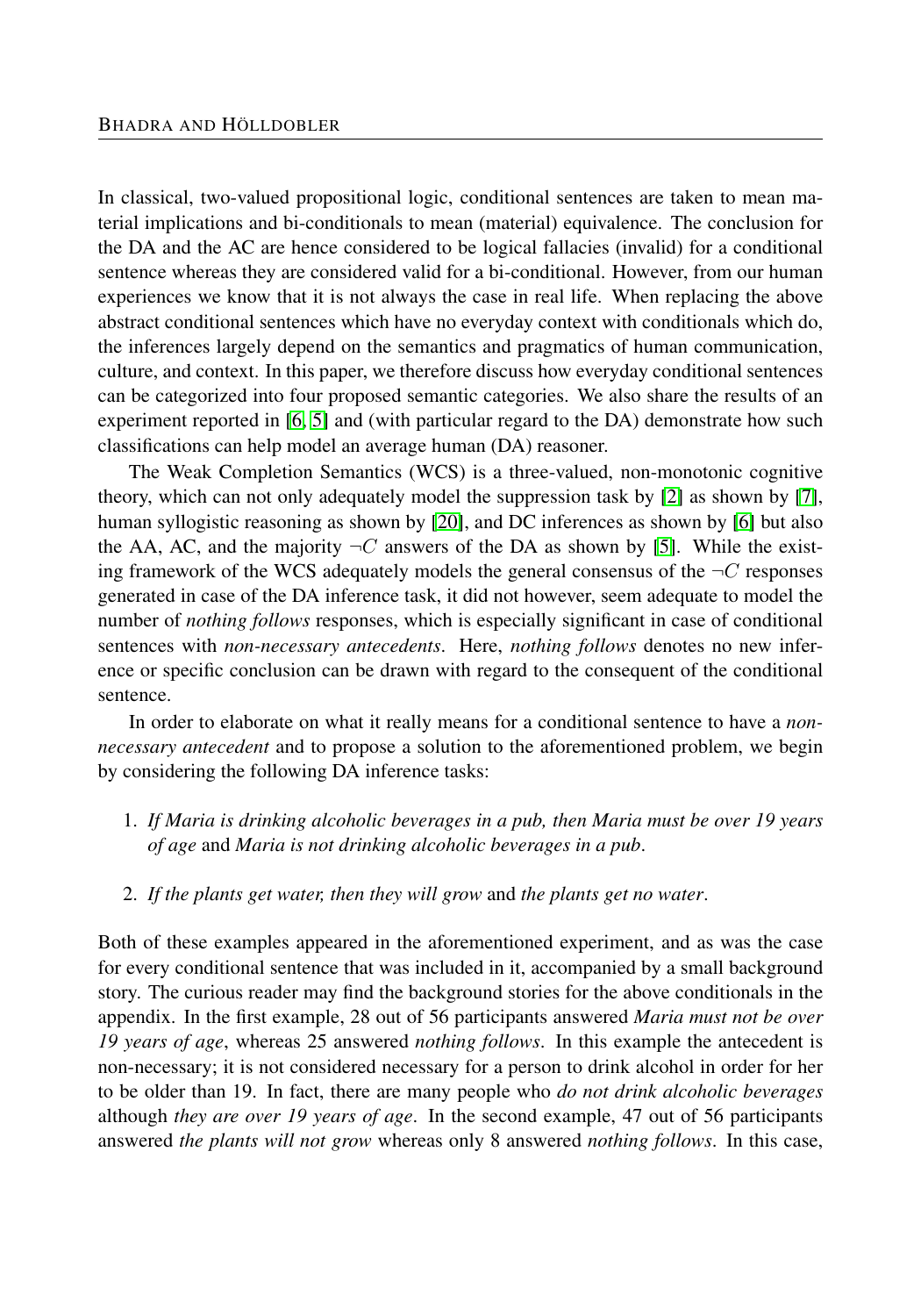the antecedent is necessary. *Plants do not grow without water.* Table [4](#page-10-0) gives a complete account of this experimental data.

Based on this observation, we propose an extension which allows WCS to account for the *nothing follows* answers. In Example [1,](#page-1-0) the existing framework of the WCS creates a model where given that *Maria is not drinking alcoholic beverages*, it can be concluded that *Maria is not older than 19 years of age*. With the proposed extension, however, a counterexample that *Maria is not drinking alcoholic beverages* and yet *Maria is older than 19 years of age* can be constructed. This leads to an alternative model, which when compared to the former model and reasoned skeptically, leads to the conclusion that it is unknown whether *Maria is older than 19 years of age*. In Example [2,](#page-1-1) WCS creates a model where given that *the plants do not get water*, it can be concluded that *they will not grow*. But in this case, a counterexample does not readily exist.

The paper is organized as follows. In the next section we formally introduce the WCS. A classification of conditional sentences is given in Section [3](#page-5-0) where we discuss how conditionals may be classified as obligational or factual, and their antecedents as necessary or non-necessary. We discuss how pragmatics, culture and other such factors may affect how different individuals comprehend the same conditional sentence, and the different possibilities that arise from these comprehensions (in a spirit similar to [\[15\]](#page-25-3)). Furthermore, we present how the WCS can handle the aforementioned classifications of conditionals. The experiment is described in Section [4.](#page-8-0) We extend the WCS framework with the search for counterexamples in Section [5.](#page-11-0) How the WCS may model the DA inference task is discussed in elaboration in Section [6](#page-13-0) where we also revisit how the WCS models the AC and the DC inference tasks. This is followed by Section [7](#page-19-0) which contains a brief discussion about the predictions of the Mental Model Theory (MMT) and the WCS with regard to the DA, AC and DC. Finally, in Section [8](#page-21-0) we conclude and outline possible future research.

### <span id="page-2-0"></span>2 The Weak Completion Semantics

We assume the reader to be familiar with logic and logic programming as presented in e.g. [\[8\]](#page-25-4) and [\[18\]](#page-25-5). Let ⊤*,* ⊥, and U be truth constants denoting *true*, *false*, and *unknown*, respectively. A *(logic) program* is a finite set of clauses of the form  $B \leftarrow body$ , where B is an atom and *body* is  $\top$ , or  $\bot$ , or a finite, non-empty set of literals. Clauses of the form  $B \leftarrow \top$ ,  $B \leftarrow \perp$ , and  $B \leftarrow L_1, \ldots, L_n$  are called *facts*, *assumptions*, and *rules*, respectively, where  $L_i, 1 \leq i \leq n$ , are literals. We restrict our attention to propositional programs although the WCS extends to first-order programs as well [\[11\]](#page-25-6).

Throughout this paper, P will denote a program. An atom *B* is *defined* in P if and only if P contains a clause of the form  $B \leftarrow body$ . As an example consider the program

$$
\mathcal{P}_0 = \{ C \leftarrow A \land \neg ab, \ ab \leftarrow \bot \},\
$$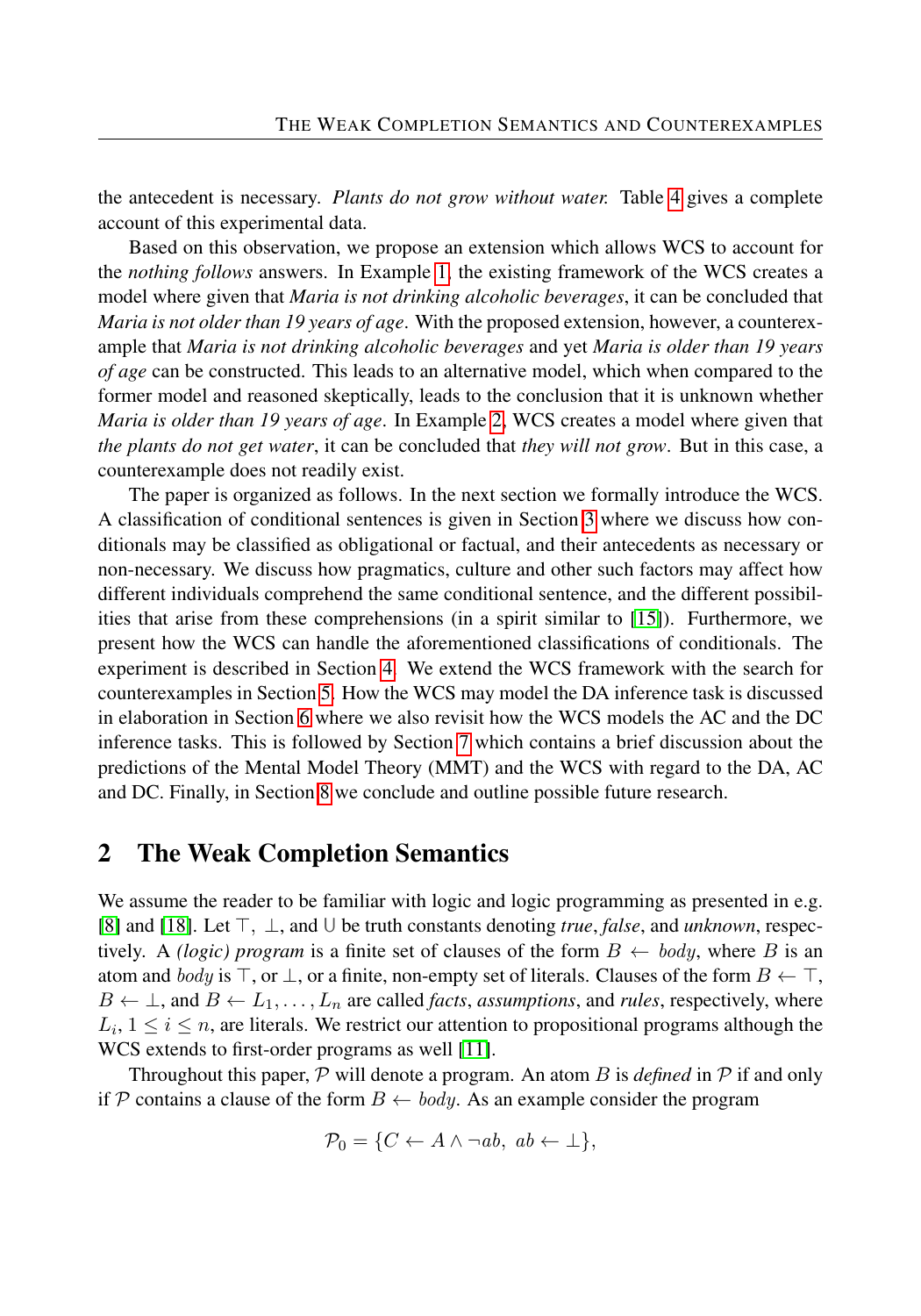where *A*, *C*, and *ab* are atoms. *C* and *ab* are defined, whereas *A* is undefined. *ab* is an abnormality predicate which is assumed to be false. In the WCS, this program represents the conditional sentence *if A then C*. In their everyday lives humans are often required to reason in situations where the information of all factors affecting the situation might not be complete. They still reason, unless new information which needs consideration comes to light. The abnormality predicate in the program serves the purpose of this (default) assumption, as was suggested in [\[21\]](#page-26-1).

Consider the following transformation: (1) For all defined atoms  $B$  occurring in  $\mathcal{P}$ , replace all clauses of the form  $B \leftarrow body_1, B \leftarrow body_2, \ldots$  by  $B \leftarrow body_1 \vee body_2 \vee \ldots$ . (2) Replace all occurrences of  $\leftarrow$  by  $\leftrightarrow$ . The resulting set of equivalences is called the *weak completion* of P. It differs from the program completion defined in [\[4\]](#page-25-7) in that undefined atoms in the weakly completed program are not mapped to false, but to unknown instead. Weak completion is necessary for the WCS framework to adequately model the suppression task (and other reasoning tasks) as demonstrated in [\[7\]](#page-25-2).

As shown in [\[12\]](#page-25-8), each weakly completed program admits a least model under the three-valued Łukasiewicz logic [\[19\]](#page-26-2) (see Table [1\)](#page-4-0). This model will be denoted by  $\mathcal{M}_{w\circ P}$ . It can be computed as the least fixed point of a semantic operator introduced in [\[22\]](#page-26-3). Let  $P$  be a program and *I* be a three-valued interpretation represented by the pair  $\langle I^{\top}, I^{\perp} \rangle$ , where  $I^{\top}$ and  $I^{\perp}$  are the sets of atoms mapped to true and false by *I*, respectively, and atoms which are not listed are mapped to unknown. We define  $\Phi_{\mathcal{P}} I = \langle J^{\top}, J^{\perp} \rangle$ ,<sup>[1](#page-3-0)</sup> where

$$
J^{\top} = \{ B \mid \text{there is } B \leftarrow body \in \mathcal{P} \text{ and } I \text{ } body = \top \},
$$
  

$$
J^{\perp} = \{ B \mid \text{there is } B \leftarrow body \in \mathcal{P} \text{ and}
$$
  
for all  $B \leftarrow body \in \mathcal{P} \text{ we find } I \text{ } body = \bot \}.$ 

Following [\[16\]](#page-25-9) we consider an *abductive framework*  $\langle P, A_P, \mathcal{IC}, \models_{wcs} \rangle$ , where P is a program,  $\mathcal{A}_{\mathcal{P}} = \{B \leftarrow \top | B \text{ is undefined in } \mathcal{P}\} \cup \{B \leftarrow \bot | B \text{ is undefined in } \mathcal{P}\}$  is the *set of abducibles*. IC is a finite set of *integrity constraints* which are expressions of the form  $\cup \{L_1, \ldots, L_n\}$  and  $\bot \{L_1, \ldots, L_n\}$  where each  $L_i$ ,  $1 \leq i \leq n$ , is a literal. And  $\mathcal{M}_{wcP}$   $\models_{wcs}$  *F* if and only if  $\mathcal{M}_{wcP}$  maps the formula *F* to true. Let  $\mathcal O$  be an *observation*, i.e., a finite set of literals each of which does not follow from  $\mathcal{M}_{wcP}$ . We apply abduction to explain  $\mathcal{O}$ , where  $\mathcal O$  is called *explainable* in the abductive framework  $\langle P, A_P, \mathcal{IC}, \models_{wcs} \rangle$  if and only if there exists a non-empty  $\mathcal{X} \subseteq A_P$  called an *explanation* such that  $\mathcal{M}_{wc(\mathcal{P}\cup\mathcal{X})} \models_{wcs} L$  for all  $L \in \mathcal{O}$  and  $\mathcal{M}_{wc(\mathcal{P}\cup\mathcal{X})}$  satisfies  $\mathcal{IC}$ . We have assumed that explanations are non-empty as otherwise the observation already follows from the weak completion of the program. Formula  $F$  *follows credulously* from  $\mathcal P$  and  $\mathcal O$  if and only if there exists an explanation X for O such that  $\mathcal{M}_{wc(\mathcal{P} \cup \mathcal{X})} \models_{wcs} F$ . *F follows skeptically* 

<span id="page-3-0"></span><sup>&</sup>lt;sup>1</sup>Whenever we apply a unary operator like  $\Phi_{\mathcal{P}}$  to an argument like *I*, then we omit parenthesis and write Φ<sup>P</sup> *I* instead. Likewise, we write *I body* instead of *I*(*body*).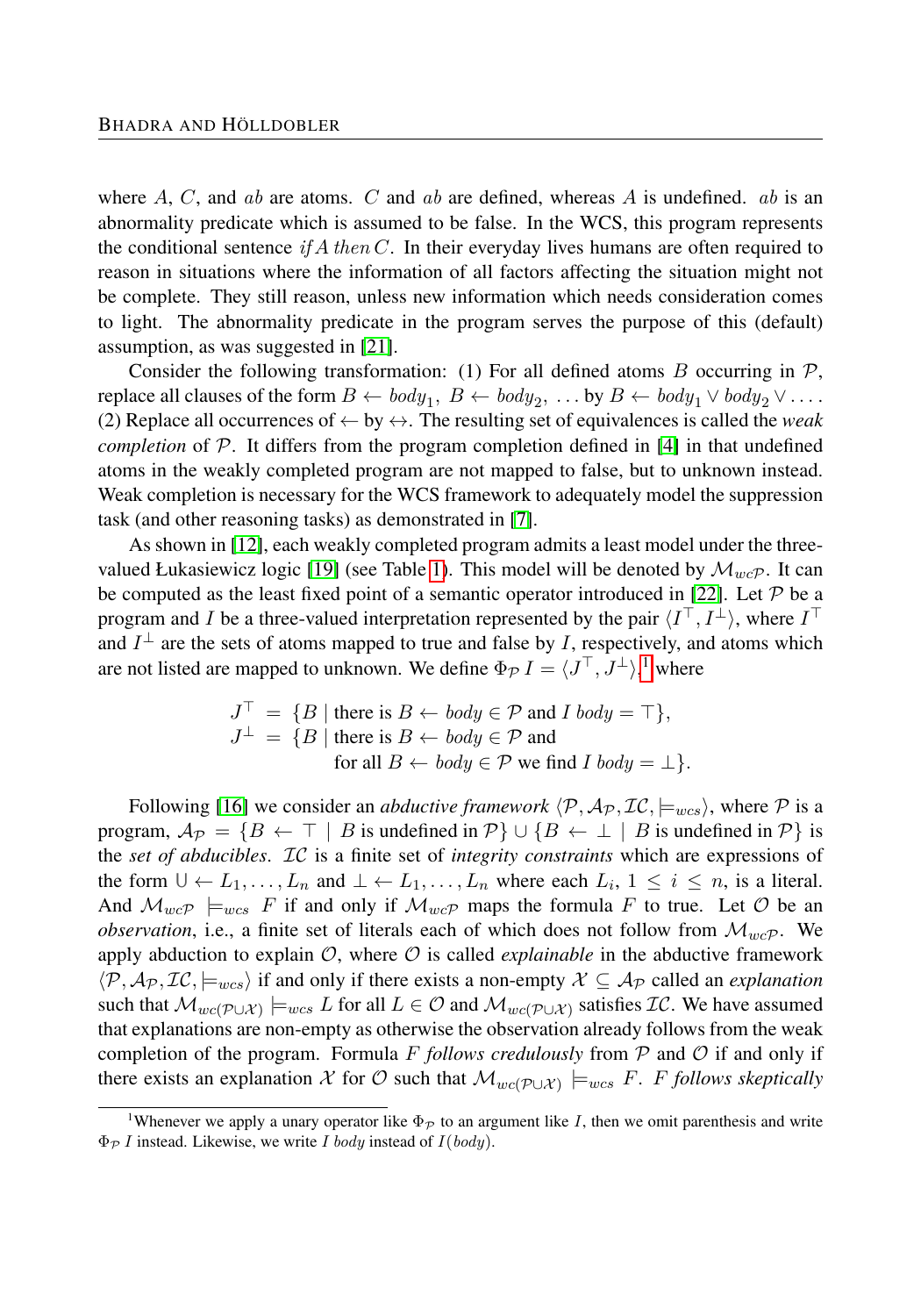from P and O, if and only if O can be explained and for all explanations  $\mathcal X$  for O we find  $\mathcal{M}_{wc(\mathcal{P} \cup \mathcal{X})} \models_{wcs} F$ . The latter is an application of the so-called *Gricean implicature* [\[9\]](#page-25-10): humans normally do not quantify over things which do not exist. Meaning, (unlike classical logic) *all* explanations for an observation  $\mathcal O$  may only be taken into account to skeptically decide on a formula  $F$ , when  $\mathcal O$  is explainable and these so-called explanations exist in the first place. If a formula F does not follow skeptically from  $P$  and  $O$ , we conclude *nothing follows*. Furthermore, one should also observe that if an observation  $\mathcal{O}$  cannot be explained, then *nothing follows* credulously as well as skeptically. In all examples discussed in this paper the set of integrity constraints is empty. Integrity constraints are not very relevant to the goal of this paper. However they are needed in other applications of the WCS like human disjunctive reasoning [\[10\]](#page-25-11).

Given premises, general knowledge, and observations, *reasoning in the WCS* is currently modeled in five steps:

- 1. Reasoning towards a logic program  $P$  following [\[22\]](#page-26-3).
- 2. Weakly completing the program, which leads to *wc*P.
- 3. Computing the least model  $\mathcal{M}_{w\in\mathcal{P}}$  of the weak completion of  $\mathcal{P}$ ,  $w\in\mathcal{P}$ , under the three-valued Łukasiewicz logic.
- 4. Reasoning with respect to  $\mathcal{M}_{wcP}$ .
- <span id="page-4-0"></span>5. If observations cannot be explained, then applying skeptical abduction using the specified set of abducibles.

| $F \neg F$                          |                | $\wedge$   T U $\perp$                            |     |        |                                 | V   T U 1                        |        |  |
|-------------------------------------|----------------|---------------------------------------------------|-----|--------|---------------------------------|----------------------------------|--------|--|
| $T_{\perp}$<br>$\perp$ T<br>$U$ $U$ |                | T   T U 1<br>$U$ $U$ $U$ $\perp$<br>上             | 工工工 |        | $\top$<br>$\cup$<br>$\perp$     | $ T$ $T$<br>T U                  | T U L  |  |
|                                     | $U$ $ U $<br>上 | $\leftarrow$   T U $\perp$<br>T   T   T<br>$\top$ |     | T<br>U | $\leftrightarrow$   T U $\perp$ | TU T<br>$\top$<br>H <sub>1</sub> | $\Box$ |  |

Table 1: The truth tables for the Łukasiewicz logic. One should observe that  $U \leftarrow U = U \leftrightarrow U = T$  as shown in the grey cells.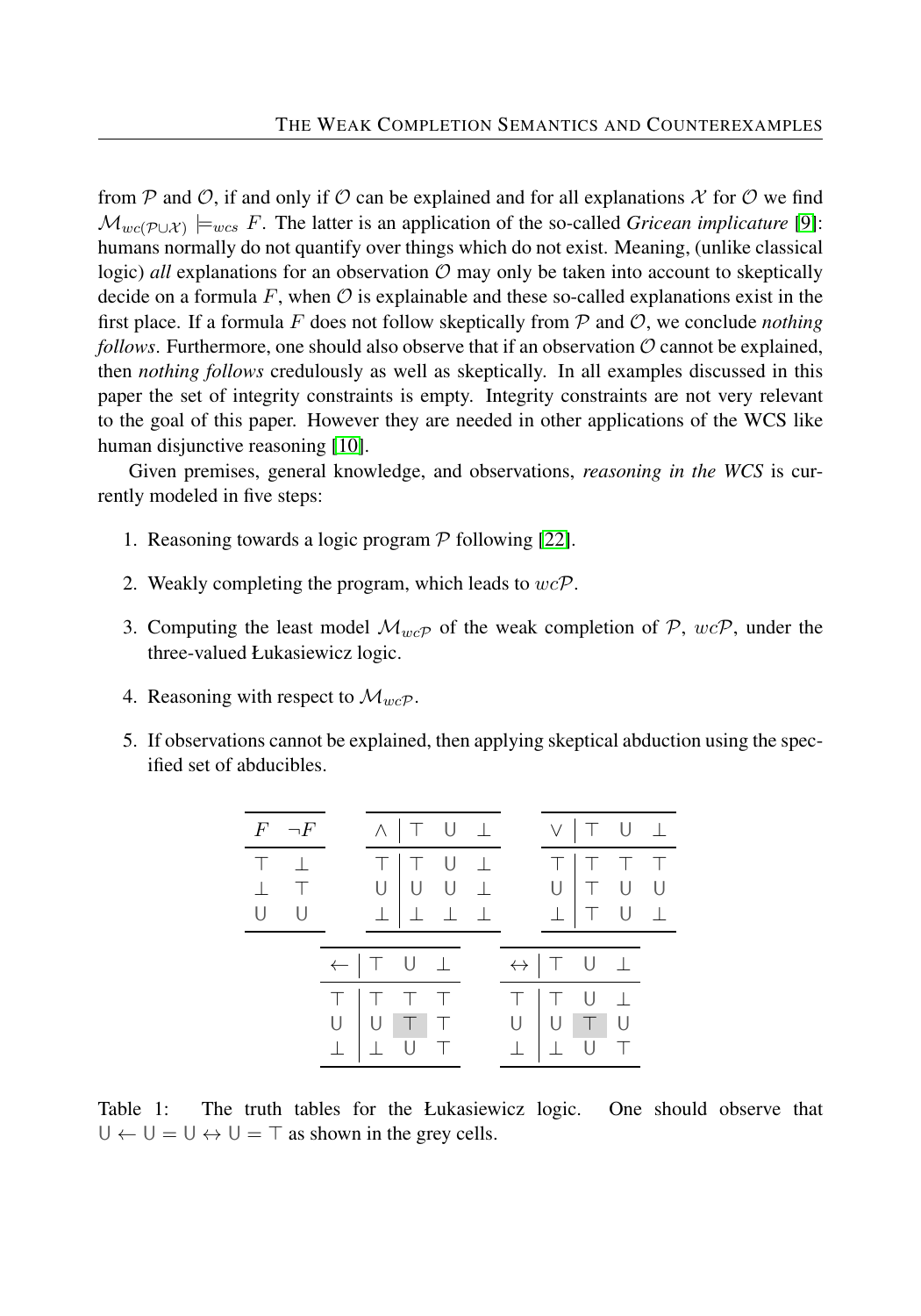In the following sections we will explain how these five steps work in the case of the DA reasoning tasks considered in this paper. More examples can be found, for example, in [\[7\]](#page-25-2) or [\[20\]](#page-26-0) or [\[10\]](#page-25-11).

## <span id="page-5-0"></span>3 A Classification of Conditional Sentences

#### <span id="page-5-1"></span>3.1 Obligational versus Factual Conditionals

Following [\[3\]](#page-25-12), we call a conditional sentence an *obligational conditional* if the truth of the consequent appears to be obligatory given that its antecedent is true. For each obligational conditional there are two initial possibilities humans think about. The first possibility is the conjunction of the antecedent and the consequent, which is permitted. The second possibility is the conjunction of the antecedent and the negation of the consequent, which is forbidden. Exceptions are possible but unlikely. This can be exemplified by Example [1.](#page-1-0) In many countries the law demands that a person may only drink alcohol publicly when they are above a certain age group (for example, 19 years). This implies that *Maria is drinking alcoholic beverages in a pub* and *she is older than 19 years* is a permitted possibility, whereas *Maria is drinking alcoholic beverages in a pub* and *she is not older than 19 years* is a forbidden one. Hence, *if Maria is drinking alcoholic beverages in a pub, then Maria must be over 19 years of age* is an obligational conditional. Concerning Example [2,](#page-1-1) *plants getting water* and *plants are growing* is a permitted possibility. But *plants getting water* and *plants are not growing* is also possible; there are many other factors like, for example, over-watering, lack of light, pest infestation, etc. which may hinder their growth. Hence, *if the plants get water, then they will grow*, is not an obligational conditional.

Obligational conditionals may have different sources. They may be based on legal laws like Example [1](#page-1-0) and are often called deontic conditionals, in which case words like *must*, *should* or *ought* may be explicitly used in the conditional sentence. Their usage however, does not seem mandatory in everyday communication and is skipped on many occasions. Knowledge or awareness that the consequent is obligatory given the antecedent suffices in these cases, and yields the same responses as when explicitly denoting the obligation. Obligational conditionals may also express moral or social obligations like *if somebody's parents are elderly, then he/she should look after them* [\[3\]](#page-25-12). Other obligational conditionals are based on causal or physical laws which hold on our planet like, *if an object is not supported, then it will fall to the ground*. In each case the conjunction of the antecedent and the consequent is permitted, whereas the conjunction of the antecedent and the negation of the consequent is forbidden.

On the other end of the spectrum, if the consequent of a conditional sentence is not obligatory given the antecedent, then it is called a *factual conditional*. In particular, the truth of the antecedent is *inconsequential* to that of the consequent; that is (even) if the antecedent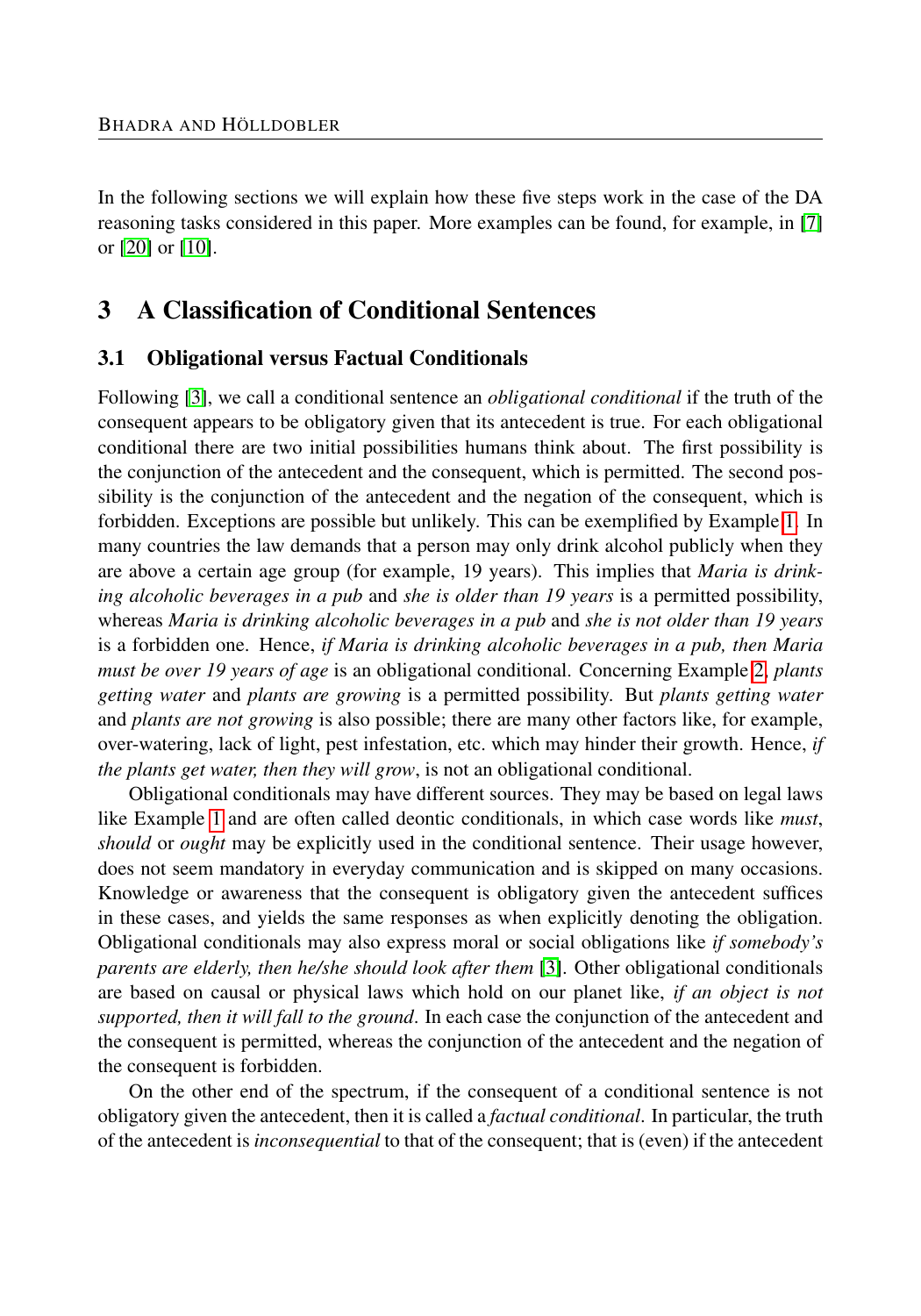is true, the consequent may or may not be true. This has already been exemplified using Example [2.](#page-1-1) The conditional *if the plants get water, then they will grow* is a factual one. As another example consider the conditional sentence *if Maria is over 19 years, then she may drink alcoholic beverages in a pub*. This sentence is a factual one, because given the atomic proposition *Maria is over 19 years* is true, one can imagine two permitted possibilities, one where *Maria drinks alcohol beverages* and another where *Maria does not drink alcoholic beverages in a pub*.

#### <span id="page-6-0"></span>3.2 Necessary versus Non-Necessary Antecedents

As discussed in the previous section, the obligational or factual nature of a conditional sentence indicates if the consequent is obligatory or simply possible, provided the antecedent is satisfied. The question that may naturally arise at this point is, what happens when the antecedent of a conditional sentence is not satisfied? To that end, we now discuss the classifications of antecedents of conditional sentences. The antecedent *A* of a conditional sentence *if A then C* is said to be *necessary* with respect to the consequent *C*, if and only if *C* cannot be true unless *A* is true. This implies that if *A* does not hold, *C* cannot either. In Example [2,](#page-1-1) *plants get water* is a necessary antecedent for *plants will grow*. If a plant is not watered at all, it will very likely die.

The above does not imply however, that the antecedent need always be a precondition for the consequent, per se. The antecedent *A* of a conditional sentence *if A then C* is said to be *non-necessary* with respect to the consequent *C*, if *C* can be true irrespective of the truth or falsity of *A*. In particular this implies, if *A* does not hold, *C* may or may not hold. In Example [1,](#page-1-0) the falsity of *drinking alcoholic beverages in a pub* is inconsequential to the truth of the consequent *older than 19 years*. There are plenty of adults (over 19 years) who do not drink alcohol. The antecedent of the conditional sentence *if Maria is drinking alcoholic beverages in a pub, then Maria must be over 19 years of age*, in Example [1](#page-1-0) is therefore called non-necessary.

#### <span id="page-6-1"></span>3.3 Pragmatics

Generally, humans may recognize conditional sentences as obligational or factual and antecedents as necessary or non-necessary. This leads to an informal and pragmatic classification of four kinds: obligational conditional with necessary antecedent (ON) or nonnecessary antecedent (ONN) and factual conditional with necessary antecedent (FN) or non-necessary antecedent (FNN). For an abstract conditional *if A then C*, *without* an everyday context, the classification of the conditional into any of the aforementioned kinds would be straghtforward and as discussed in Subsections [3.1](#page-5-1) and [3.2,](#page-6-0) since they are independent of context. The classification of everyday conditionals (those *with* an everyday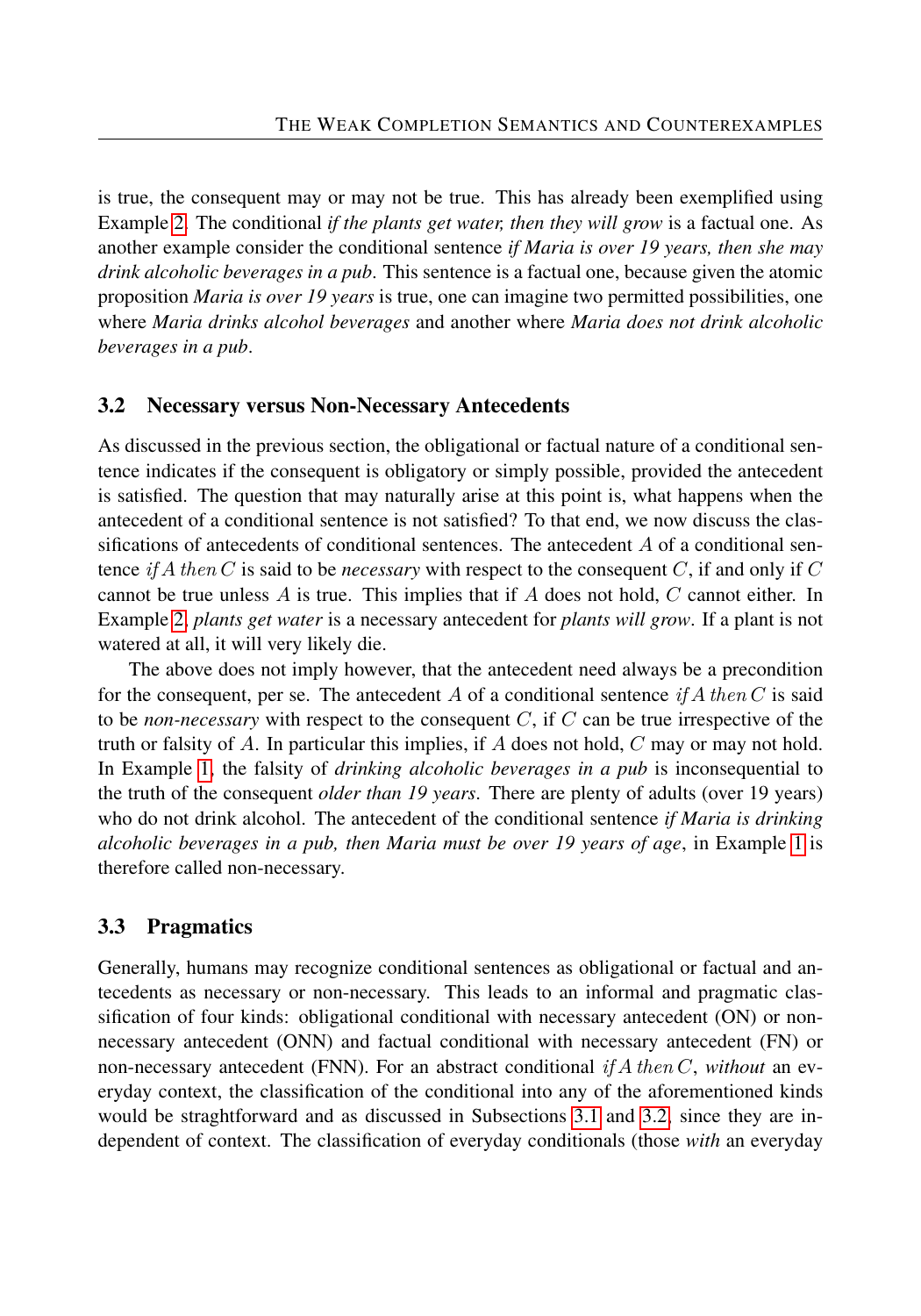context), however, often depend on pragmatics: the context, the background knowledge and experience of a person. For example, the conditional sentence *if it is cloudy, then it is raining* discussed in [\[17\]](#page-25-13) may be classified as an obligational conditional with necessary antecedent by people living in Java, whereas it may be classified as a factual conditional by people living in Central Europe. In another example [\[15\]](#page-25-3), the authors conducted an experiment, where they categorized the proposition *if it's heated, then this butter will melt* as a bi-conditional. In particular they considered *if butter is not heated, it will not melt*. This corresponds to a necessary antecedent in our setting. While some of their subjects also gave it the same classification, many considered it possible that even *if butter is not heated (explicitly), it may still melt*. This implies that they considered the antecedent to be non-necessary.

#### 3.4 Possibilities Arising from the Classifications of Conditional Sentences

In their paper [\[15\]](#page-25-3), dedicated to the MMT and the meanings of conditionals, the authors discuss the notion of *sets of possibilities* arising from conditional sentences. Simply put, given a conditional *if*  $A$  *then*  $C$ , how humans comprehend or understand it depends on the following questions: what are the possibilities of *C* when *A* is satisfied, and when *A* is not satisfied? This notion of possibilities was harnessed for a detailed comparison between the MMT and the WCS in [\[1\]](#page-24-1) and is not in the scope of the present discussion. For our current purposes, we limit our attention to characterizing the discussions in Subsections [3.1](#page-5-1) and [3.2](#page-6-0) using Table [2.](#page-7-0) It illustrates the meanings of the classifications ON, ONN, FN and FNN in terms of possibilities using the literals  $A$ ,  $\neg A$ ,  $C$ , and  $\neg C$  in lines with the MMT. For the moment, we leave out the cases where any of aforementioned literals may be unknown. The sets of possibilities that an individual may use to characterize a conditional sentence may differ from another individual, depending upon factors like pragmatics, culture, context etc. as was discussed in Subsection [3.3.](#page-6-1)

<span id="page-7-0"></span>

| if A then $C$ |                                                                     |                                                  |              |  |  |  |  |  |  |  |
|---------------|---------------------------------------------------------------------|--------------------------------------------------|--------------|--|--|--|--|--|--|--|
| ON -          | ONN                                                                 | FN.                                              | <b>FNN</b>   |  |  |  |  |  |  |  |
|               | $A \quad C \quad A \quad C \quad A \quad C \quad A \quad C$         |                                                  |              |  |  |  |  |  |  |  |
|               | $\neg A \neg C \quad \neg A \neg C \qquad A \neg C \qquad A \neg C$ |                                                  |              |  |  |  |  |  |  |  |
|               |                                                                     | $\neg A$ $C$ $\neg A$ $\neg C$ $\neg A$ $\neg C$ |              |  |  |  |  |  |  |  |
|               |                                                                     |                                                  | $\neg A$ $C$ |  |  |  |  |  |  |  |

Table 2: All possibilities of antecedent *A* and consequent *C* for each classification of everyday conditional sentences.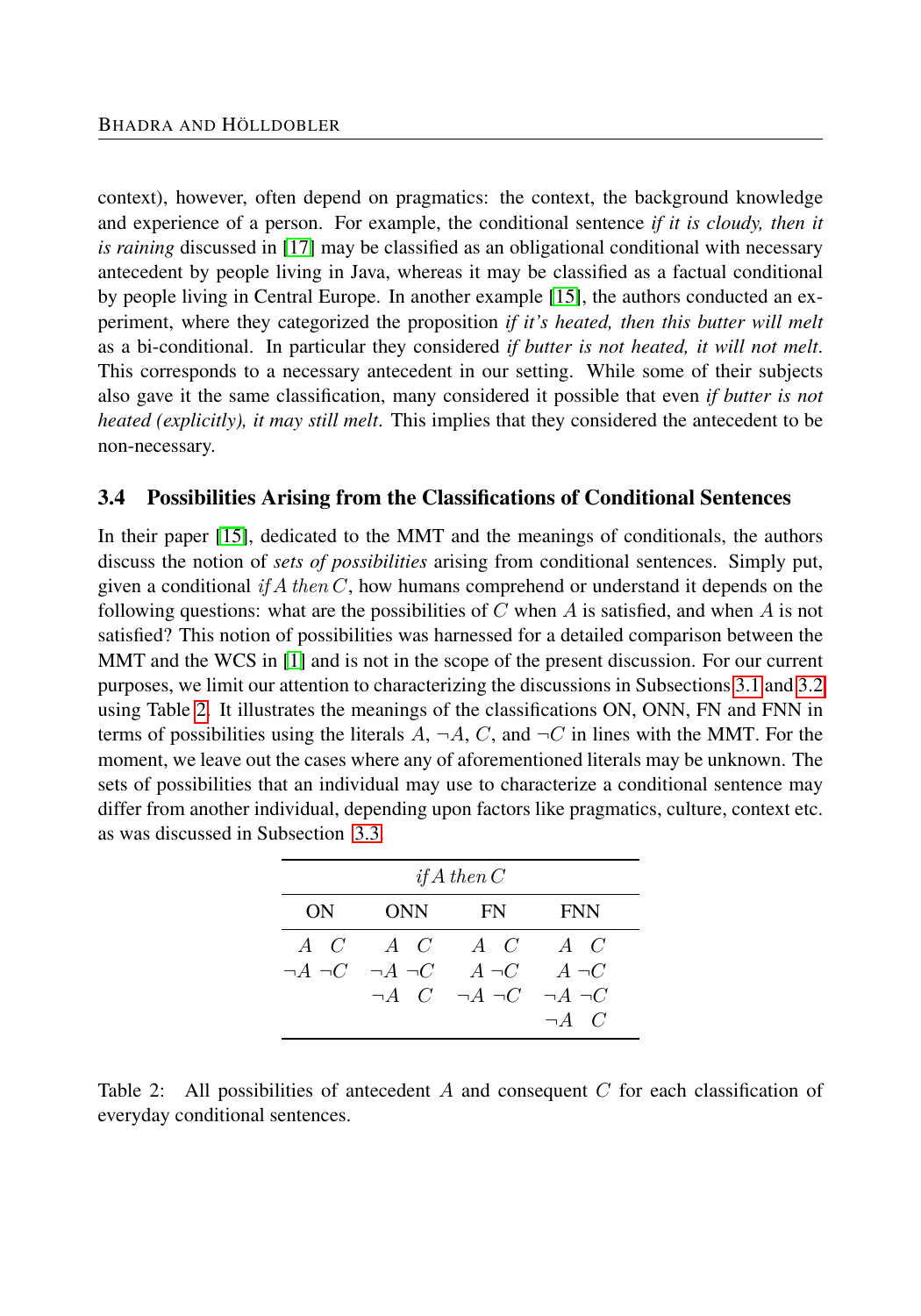#### 3.5 Handling Classifications in the WCS

In the WCS framework, the classification of conditional sentences can be taken into account by extending the definition of the set of abducibles to

$$
\mathcal{A}_{\mathcal{P}}^{e}=\mathcal{A}_{\mathcal{P}}\cup\mathcal{A}_{\mathcal{P}}^{nn}\cup\mathcal{A}_{\mathcal{P}}^{f},
$$

where  $A_{\mathcal{P}}$  is as defined earlier in this Section and,

$$
\mathcal{A}_{\mathcal{P}}^{nn} = \{ C \leftarrow \top \mid C \text{ is the head of a rule occurring in } \mathcal{P} \text{ representing a conditional sentence with non-necessary antecedent} \},\
$$

$$
\mathcal{A}_{\mathcal{P}}^{f} = \{ ab \leftarrow \top \mid ab \text{ occurs in the body of a rule occurring in } \mathcal{P} \text{ representing a factorial conditional} \}.
$$

The set  $\mathcal{A}_{\mathcal{P}}^{nn}$  contains facts for the consequents of conditional sentences with non-necessary antecedents. As was mentioned earlier, if an antecedent of a conditional sentence is nonnecessary then the truth of the consequent does not depend on the truth of the antecedent. The abducible  $C \leftarrow \top$  therefore implies that there may be other unknown reasons for establishing the consequent of the conditional sentence.

The set  $\mathcal{A}_{\mathcal{I}}^{f}$  $\mathcal{P}_\mathcal{P}$  contains facts for the abnormality predicates occurring in the bodies of the (logic program) representation of factual conditionals. Owing to the factual nature of a conditional sentence, the antecedent of the conditional may be true, however its consequent may not hold, due to various reasons which we might broadly call abnormalities. As mentioned earlier, considerations of other plausible factors at play might override our default assumption that these abnormalities are false. Once we weakly complete our program, the abducible  $ab \leftarrow \top$  shall cause the abnormality predicate to become true and its negation to become false. Hence, the body of the clause containing its negation will be false, causing the consequent to be false in turn. This technique is used in [\[7\]](#page-25-2) to represent an enabling relation and model, for example, the suppression effect during the AA inference in the suppression task [\[2\]](#page-24-0). The original task was as follows. Given, *if she has an essay to write then she will study late in the library*, *if the library is open then she will study late in the library* and *she has an essay to write*. Only 38% of the participants had responded *she will study late in the library*. Although the percentage of participants who responded otherwise was not revealed in the paper, it is plausible, that many considered that *a library not being open* prevents a person from *studying in it*. This can be modeled using the abnormality predicate. Table [3](#page-9-0) illustrates how the set of abducibles can be extended for each classification.

## <span id="page-8-0"></span>4 An Experiment

In [\[6,](#page-25-0) [5\]](#page-25-1) an experiment concerning conditional reasoning is described, where 56 logically naive participants were tested on an online website (Prolific,  $p_{\text{rollific.}}$  co). The par-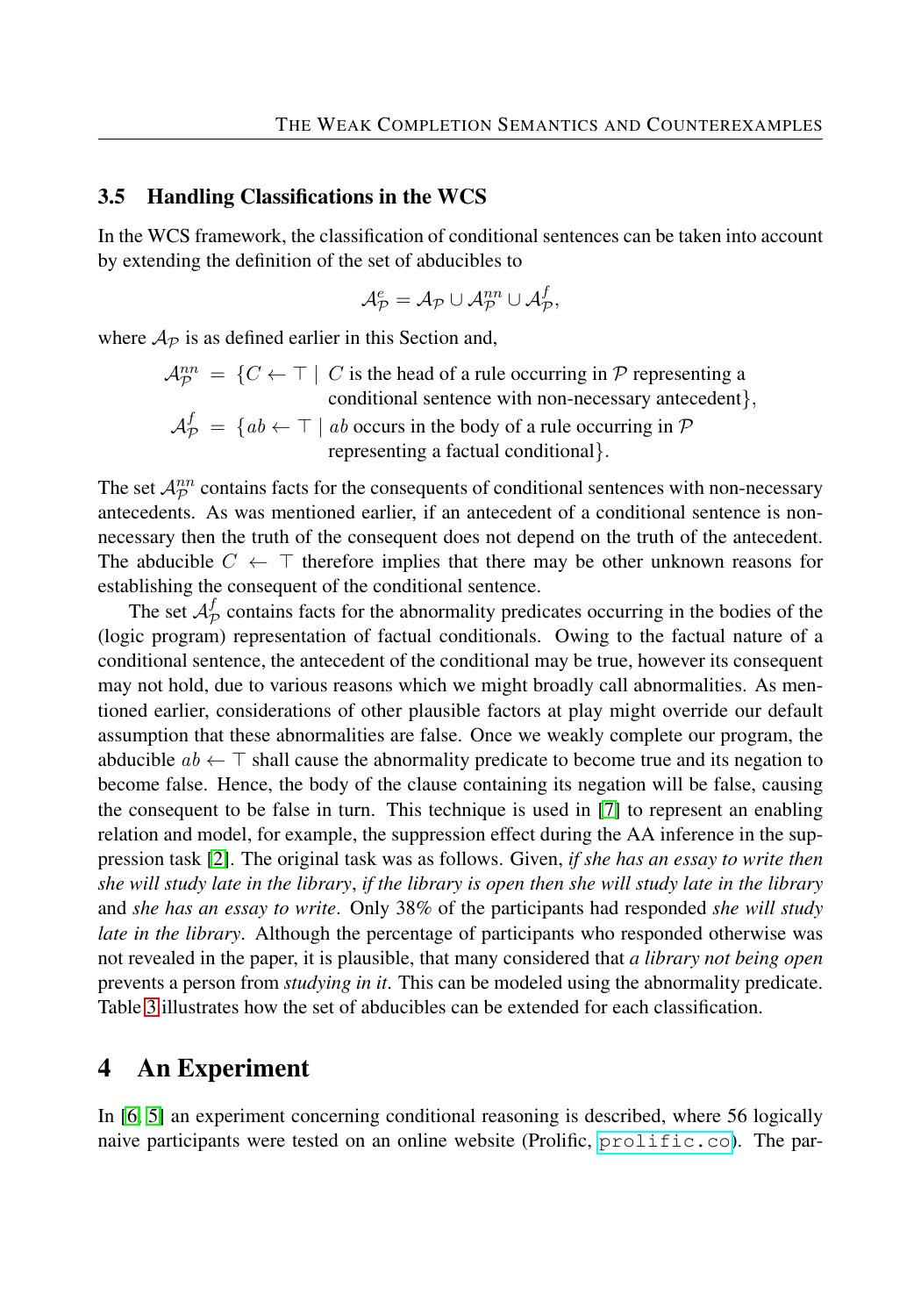<span id="page-9-0"></span>

| $C \leftarrow A \wedge \neg ab$                 | A non-necessary                                                | A necessary          |
|-------------------------------------------------|----------------------------------------------------------------|----------------------|
| factual conditional<br>obligational conditional | $ab \leftarrow \top, C \leftarrow \top$<br>$C \leftarrow \top$ | $ab \leftarrow \top$ |

Table 3: The additional facts in the set of abducibles for a rule of the form  $C \leftarrow A \land \neg ab$ representing a conditional sentence *if A then C*.

ticipants were restricted to Central Europe and Great Britain in order to have a similar background knowledge about weather etc. It was also assumed that the participants had not received any education in logic beyond high school training. The participants were first presented with a story followed by a first assertion (a conditional premise), and a second assertion (a possibly negated atomic premise). Finally for each problem they had to answer the question "What follows?". Both parts were presented simultaneously. The participants responded by clicking one of the answer options. They could take as much time as they needed. Participants acted as their own controls.

The participants carried out 48 problems consisting of the 12 conditionals listed in the appendix and solved all four inference types (AA, DA, AC, DC). They could select one of three responses: *nothing follows*, the fact that had not been presented in the second premise, and the negation of this fact. For example in the case of DA, the first assertion was of the form *if A then C*, the second assertion was  $\neg A$ , and they could answer *C*,  $\neg C$ , or *nothing follows*. It should also be mentioned that the classification of the conditional sentences into the four aforementioned kinds was done by the authors of the experiment.

We can exemplify all that has been said above with the following short scenario taken from the experiment: *Peter has a lawn in front of his house. He is keen to make sure that the grass on the lawn does not dry out, so whenever it has been dry for multiple days, he turns on the sprinkler to water the lawn.* Along with this context the conditional sentence *if it rains, then the lawn is wet* and the negated atomic proposition *it does not rain* were provided. The participants were given three choices of answers: *the lawn is wet*, *the lawn is not wet*, and *nothing follows*.

As mentioned earlier, the WCS could well explain the findings of the experiment in the cases AA, AC, and DC (see [\[6,](#page-25-0) [5\]](#page-25-1)), but failed to explain the findings in the case of DA. The data is shown in Table [4,](#page-10-0) where the total number of selected responses as well as the median response time in milliseconds for  $\neg C$  (*Mdn*  $\neg C$ ) and *nothing follows* (*Mdn nf*) responses are listed.

Everyday contexts for the DA inference task elicited a high response rate of about 78% (525 out of 672) for  $\neg C$ , but in case of *nothing follows* the rate varied from 8% (14 out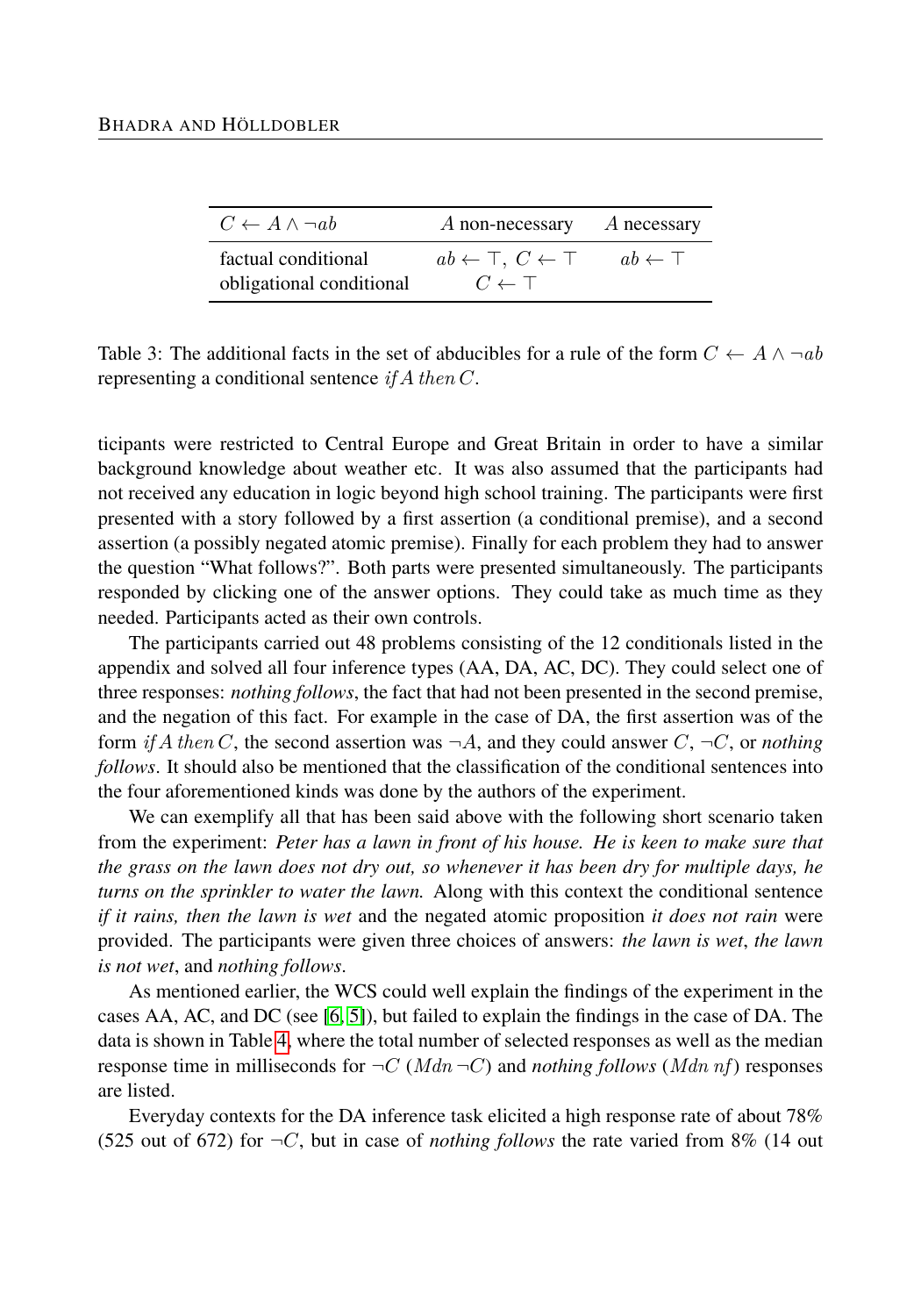of 168) up to 33% (56 out of 168). The number of participants answering *C* seems irrelevant. Until the present, the WCS could predict the  $\neg C$  answered by the majority of the participants, but it could not yet model the significant number of *nothing follows* responses. We now propose a solution to the latter. Before we elaborate further, one might first observe that as per the data *nothing follows* was answered much more often in case of conditional sentences with non-necessary antecedents than in the case of conditional sentences with necessary ones (30% vs. 8%, Wilcoxon signed rank,  $W = 0, p < .001$ ). More importantly,

<span id="page-10-0"></span>

| Conditional/Classification    | C              | pct.  | $\neg C$ | pct. | $\eta f$       | pct. | Sum | $Mdn \neg C$ | Mdn nf |
|-------------------------------|----------------|-------|----------|------|----------------|------|-----|--------------|--------|
| (1)                           | $\theta$       |       | 45       |      | 11             |      | 56  | 2863         | 4901   |
| (2)                           | 2              |       | 54       |      | $\overline{0}$ |      | 56  | 3367         | na     |
| (3)                           | 2              |       | 51       |      | 3              |      | 56  | 3647         | 10477  |
| <b>ON</b>                     | $\overline{4}$ | 2%    | 150      | 89%  | 14             | 8%   | 168 | 3356         | 5115   |
| (4)                           | 1              |       | 40       |      | 15             |      | 56  | 3722         | 7189   |
| (5)                           | 3              |       | 28       |      | 25             |      | 56  | 5735         | 7814   |
| (6)                           | $\overline{4}$ |       | 36       |      | 16             |      | 56  | 3602         | 6240   |
| <b>ONN</b>                    | 8              | 5%    | 104      | 62%  | 56             | 33%  | 168 | 4064         | 7471   |
| (7)                           | $\overline{2}$ |       | 51       |      | 3              |      | 56  | 3928         | 7273   |
| (8)                           | $\mathbf{1}$   |       | 47       |      | 8              |      | 56  | 3296         | 5728   |
| (9)                           | 1              |       | 52       |      | 3              |      | 56  | 3549         | 8735   |
| <b>FN</b>                     | $\overline{4}$ | 2%    | 150      | 89%  | 14             | 8%   | 168 | 3605         | 6582   |
| (10)                          | 1              |       | 39       |      | 16             |      | 56  | 3725         | 6874   |
| (11)                          | $\Omega$       |       | 41       |      | 15             |      | 56  | 3374         | 5887   |
| (12)                          | 1              |       | 41       |      | 14             |      | 56  | 3205         | 7002   |
| <b>FNN</b>                    | $\overline{2}$ | $1\%$ | 121      | 72%  | 45             | 27%  | 168 | 3374         | 6221   |
| Obligational Conditional (O)  | 12             | $4\%$ | 254      | 76%  | 70             | 21%  | 336 | 3583         | 6613   |
| Factual Conditional (F)       | 6              | $2\%$ | 271      | 81%  | 59             | 18%  | 336 | 3518         | 6221   |
| Necessary Antecedent (N)      | 8              | $2\%$ | 300      | 89%  | 28             | 8%   | 336 | 3474         | 5808   |
| Non-Necessary Antecedent (NN) | 10             | 3%    | 225      | 67%  | 101            | 30%  | 336 | 3646         | 6700   |
| Total                         | 18             | 3%    | 525      | 78%  | 129            | 19%  | 672 | 3558         | 6450   |

Table 4: The results for DA inferences given a conditional sentence *if A then C* and a negated atomic sentence  $\neg A$ . The grey lines show the numbers for the examples discussed in the introduction. If the antecedent is non-necessary, then *nothing follows (nf)* is answered significantly often (gray cells at the bottom). ON: obligational conditional with necessary antecedent, ONN: obligational conditional with non-necessary antecedent, FN: factual conditional with necessary antecedent, and FNN: factual conditional with non-necessary antecedent. All percentages (*pct.*) have been rounded off to the nearest natural number for the convenience of the reader.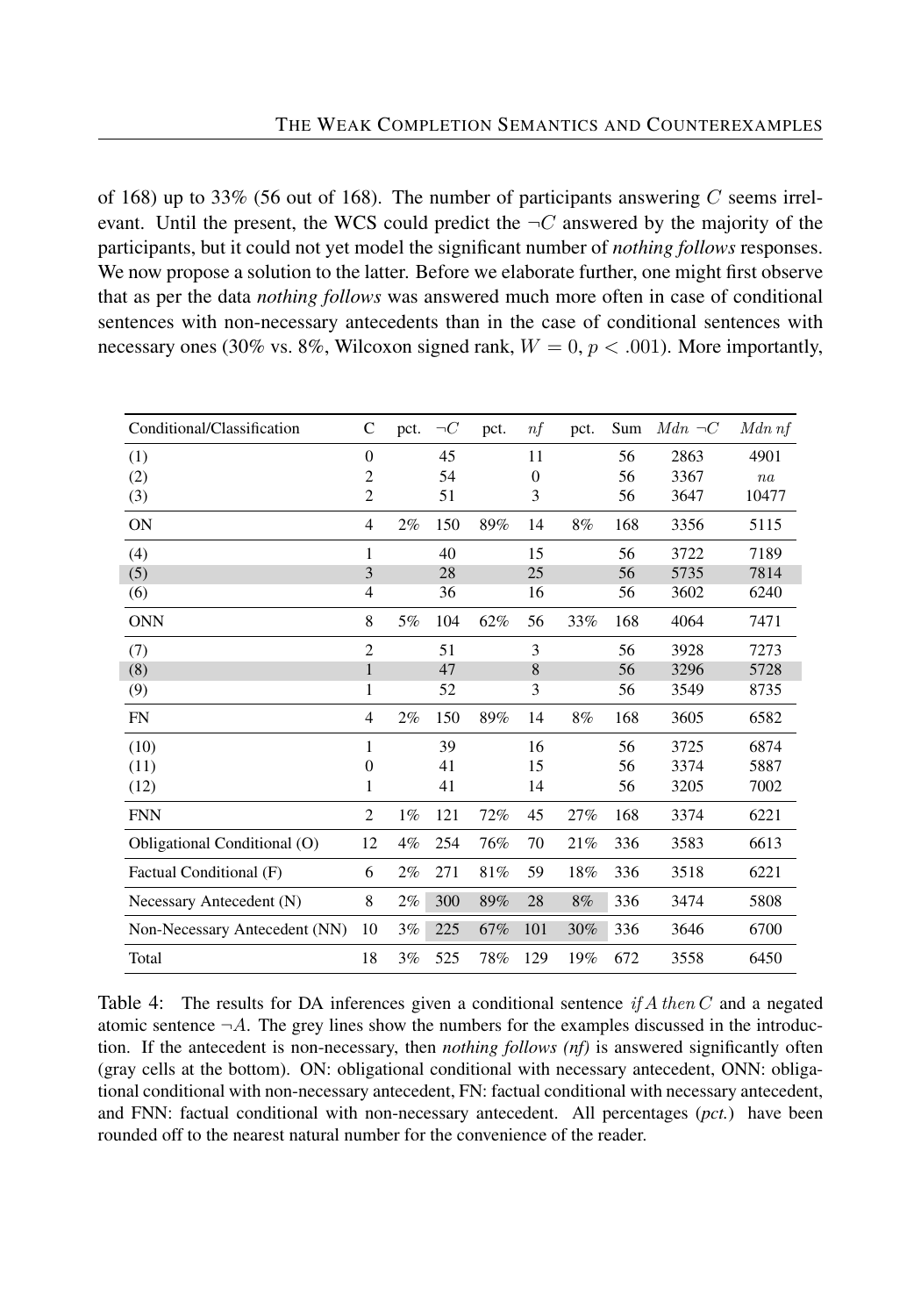the reader may observe that when the classification of the antecedents changed from *necessary* to *non-necessary* the number of ¬*C* responses decreased to 225 and *nothing follows* increased to (a significant)  $101$ . The goal of this paper is to extend the WCS in order to model this observed phenomenon.

## <span id="page-11-0"></span>5 Extending the WCS to Search for Counterexamples

As shown in Table [4](#page-10-0) the majority of the participants always answered  $\neg C$  when given the premises *if*  $A$  *then*  $C$  and  $\neg A$ . The classification of conditional sentences seems irrelevant at this point. However, this general consensus is sometimes only barely met. Indeed, some humans seem to be responding *nothing follows* during the DA task. Upon a closer look at Table [4,](#page-10-0) the reader may observe that the number of *nothing follows* responses increases when the classification of the antecedent of the conditional changes from necessary to nonnecessary. This is because unlike a necessary antecedent, a non-necessary one makes room for counterexamples where even if the antecedent does not hold, the consequent might still hold (that is  $\neg A$  and C is possible). This observation hints at two reasoning patterns. The first is the reasoner who responds ¬*C* to any DA inference task and does not deliberate upon the task, and the second, the reasoner who does. The latter, whom we may also call the *careful reasoner* searches for counterexamples before drawing a definite conclusion such as  $\neg C$ , unlike the former who does not, that is the *general reasoner*. And counterexamples in the DA task are possible when an individual deems the antecedent to be non-necessary.

The aforementioned difference between the two kinds of reasoning patterns is unfortunately not very noticeable if the so-called careful reasoner has deliberated upon the problem but considered the antecedent to be necessary. In what follows, we attempt to clarify this statement for the reader while also illustrating an approach to model the general consensus of  $\neg C$ . For example, consider Example [2](#page-1-1) ((8) in Table [4\)](#page-10-0), for which 47 participants responded ¬*C* while only 8 responded *nothing follows*. Assuming it is known that *the plants do not get water* we obtain the program

$$
\mathcal{P}_1 = \{ g \leftarrow w \land \neg ab_1, \ ab_1 \leftarrow \bot, \ w \leftarrow \bot \},
$$

where *g* and *w* denote that *the plants will grow* and *the plants get water*, respectively, and *ab*<sup>1</sup> is an abnormality predicate which is implicitly assumed to be false. Weakly completing  $P_1$  we obtain:

$$
\{g \leftrightarrow w \land \neg ab_1, \ ab_1 \leftrightarrow \bot, \ w \leftrightarrow \bot\},\
$$

whose least model is

$$
\mathcal{M}_{wc\mathcal{P}_1} = \langle \emptyset, \{g, ab_1, w\} \rangle,
$$

where nothing is true, and *g*, *ab*1, and *w* are all false. Because the antecedent, *the plants get water* (*w*), is generally considered to be *necessary* for the consequent, *plants will grow* (*g*),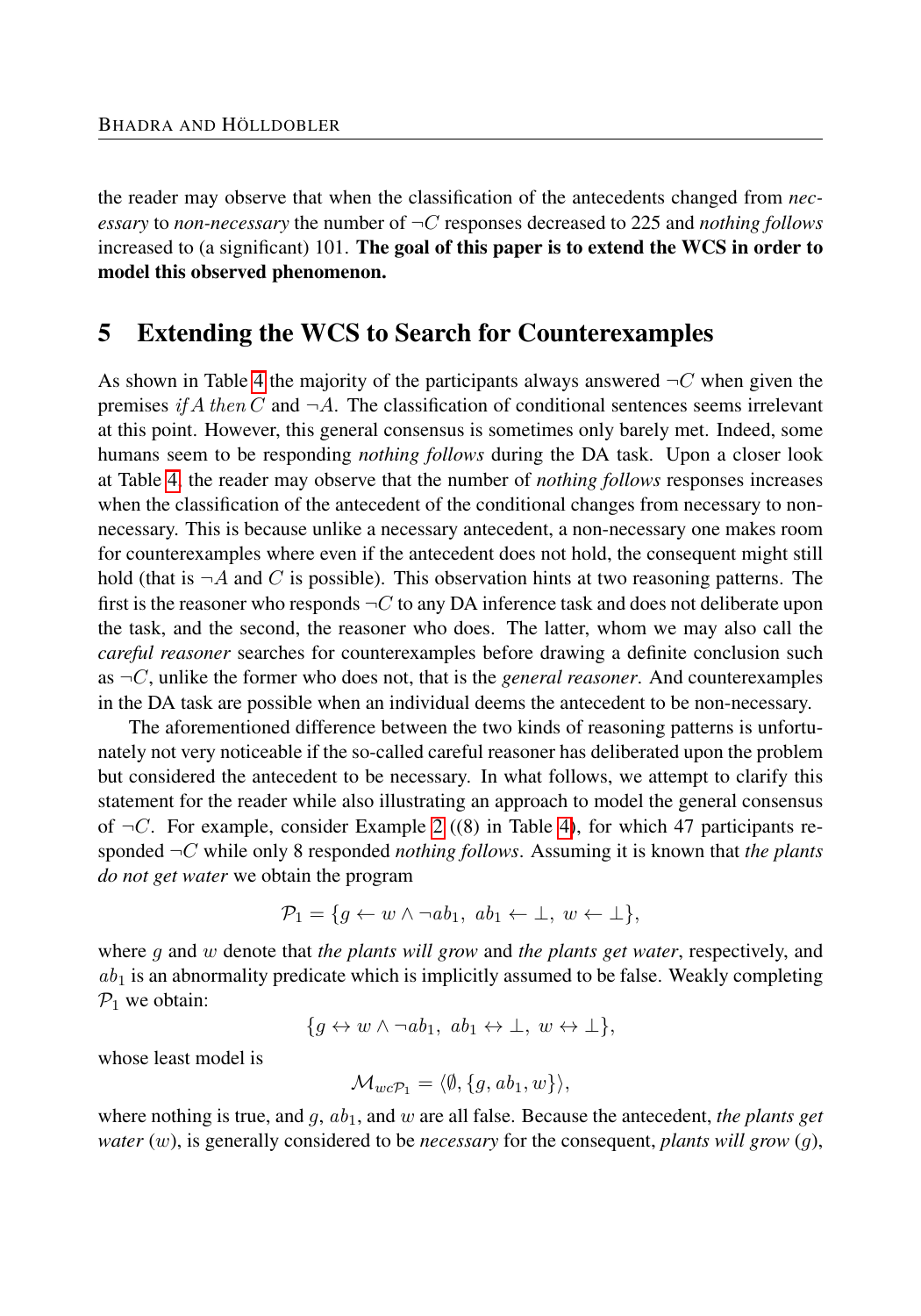the falsity of *w* allows us to falsify *g*. Hence, we conclude that *the plants will not grow*. This is the general consensus for this particular example. Please note that the authors of the experiment classified this conditional as FN, that is, the antecedent as necessary. Although it is difficult to ascertain how humans comprehend conditionals without inquiring of them, it is plausible that some careful reasoners who deliberate upon this DA task may not find a counterexample where the plants receive no water but they still grow, that is the possibility,

$$
\neg A \quad C.
$$

In other words, these reasoners comprehend the antecedent to be necessary for the consequent and so conclude  $\neg C$ , much like the general reasoner. In such a case, there seems to be no apparent way to distinguish between the general and the careful reasoner.

Now we discuss the case of the non-necessary antecedent in the DA task where the difference between the reasoning patterns is more pronounced, and how the WCS may model the two. Let us reconsider Example [1](#page-1-0) ((5) in Table [4\)](#page-10-0) where 28 out of 56 participants answered  $\neg C$ , whereas 25 participants answered *nothing follows*. Interestingly, the latter took more time in their response compared to the former. For these 25 participants the antecedent of the conditional may plausibly have been non-necessary for the consequent. That is upon deliberation, they may have been able to construct a counterexample to the putative conclusion  $\neg C$ , where *Maria is not drinking alcoholic beverages in a pub* but she may nevertheless be *over 19 years of age*. Because Maria may simply abstain from alcohol.

Overall, the data in Table [4](#page-10-0) suggests that the difference between the reasoning patterns during a DA inference task becomes more apparent when the antecedent of the conditional is taken to be non-necessary as it leads to the possibility of counterexamples. In this paper we hence propose to model DA inferences by extending the WCS with the addition of a sixth step to the procedure presented in Section [2:](#page-2-0)

- 1. Reasoning towards a logic program  $P$  following [\[22\]](#page-26-3).
- 2. Weakly completing the program, which leads to *wc*P.
- 3. Computing the least model  $\mathcal{M}_{w\text{c}}$  of the weak completion of  $\mathcal{P}$ ,  $w\text{c}\mathcal{P}$ , under the three-valued Łukasiewicz logic.
- 4. Reasoning with respect to  $\mathcal{M}_{wcP}$ .
- 5. If observations cannot be explained, then applying skeptical abduction using the specified set of abducibles.
- 6. Search for counterexamples.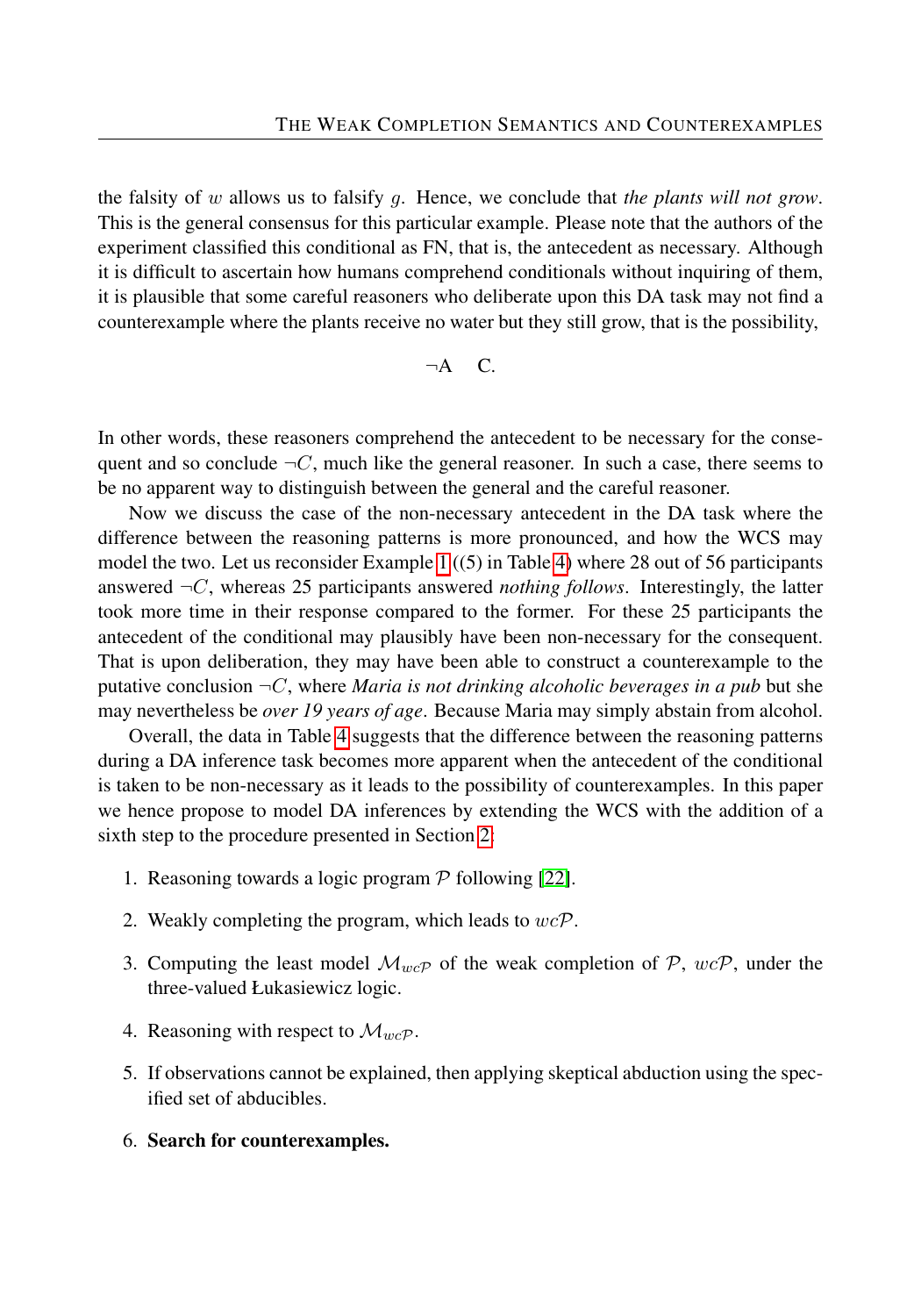The sixth step corresponds to the validation step in the Mental Model Theory [\[14\]](#page-25-14) in that alternative models falsifying a putative conclusion are searched for. Particularly in the case of the DA task,  $\neg C$  may be considered as the putative conclusion generated due to steps 1 to 5. In the sixth step using the extended set of abducibles  $\mathcal{A}_{\mathcal{P}}^e$ , the extended procedure searches for models where  $\neg A$  is true, but  $\neg C$  is not. If such models are found, then skeptical reasoning with respect to all constructed models is applied. This will be illustrated and discussed in more detail in the next section.

## <span id="page-13-0"></span>6 Modeling the DA Inference Task

In order to discuss how the WCS along with its extension can model the general consensus of ¬*C* in the DA task and also explain the significant number of *nothing follows* answers in case of non-necessary antecedents, we return to Example [1](#page-1-0) and assume that *Maria is not drinking alcoholic beverages in a pub*. In the WCS this is formalized by

$$
\mathcal{P}_2 = \{o \leftarrow a \land \neg ab_2, \ ab_2 \leftarrow \bot, \ a \leftarrow \bot\},\
$$

where *o* and *a* denote that *Maria is over 19 years old* and *she is drinking alcoholic beverages*, respectively, and  $ab_2$  is an abnormality predicate which is initially assumed to be false. As the weak completion of  $\mathcal{P}_2$  we obtain

$$
\{o \leftrightarrow a \land \neg ab_2, \ ab_2 \leftrightarrow \bot, \ a \leftrightarrow \bot\},\
$$

whose least model is

$$
\mathcal{M}_{wcP_2} = \langle \emptyset, \{a, ab_2, o\} \rangle.
$$

Here, *a*, *ab*2, and *o* are all false. A general reasoner following this approach will draw the conclusion *Maria is not over 19 years old* and stop reasoning at this point. This accounts for the 28 ¬*C* responses for this particular conditional in our data. Overall it so appears that these participants treated the conditional sentence as a bi-conditional, hence considering only the possibilities corresponding to ON in Table [2,](#page-7-0)

$$
\begin{array}{cc} a & o \\ \neg a & \neg o \end{array}
$$

Classifying an antecedent as non-necessary however, would also allow the consequent to be true despite the falsity of the former. In other words, recognizing an antecedent as non-necessary, might allow humans to consider two possibilities: *Maria does not drink alcohol in a pub* and *she is younger than 19 years*, and *Maria does not drink alcohol in a pub*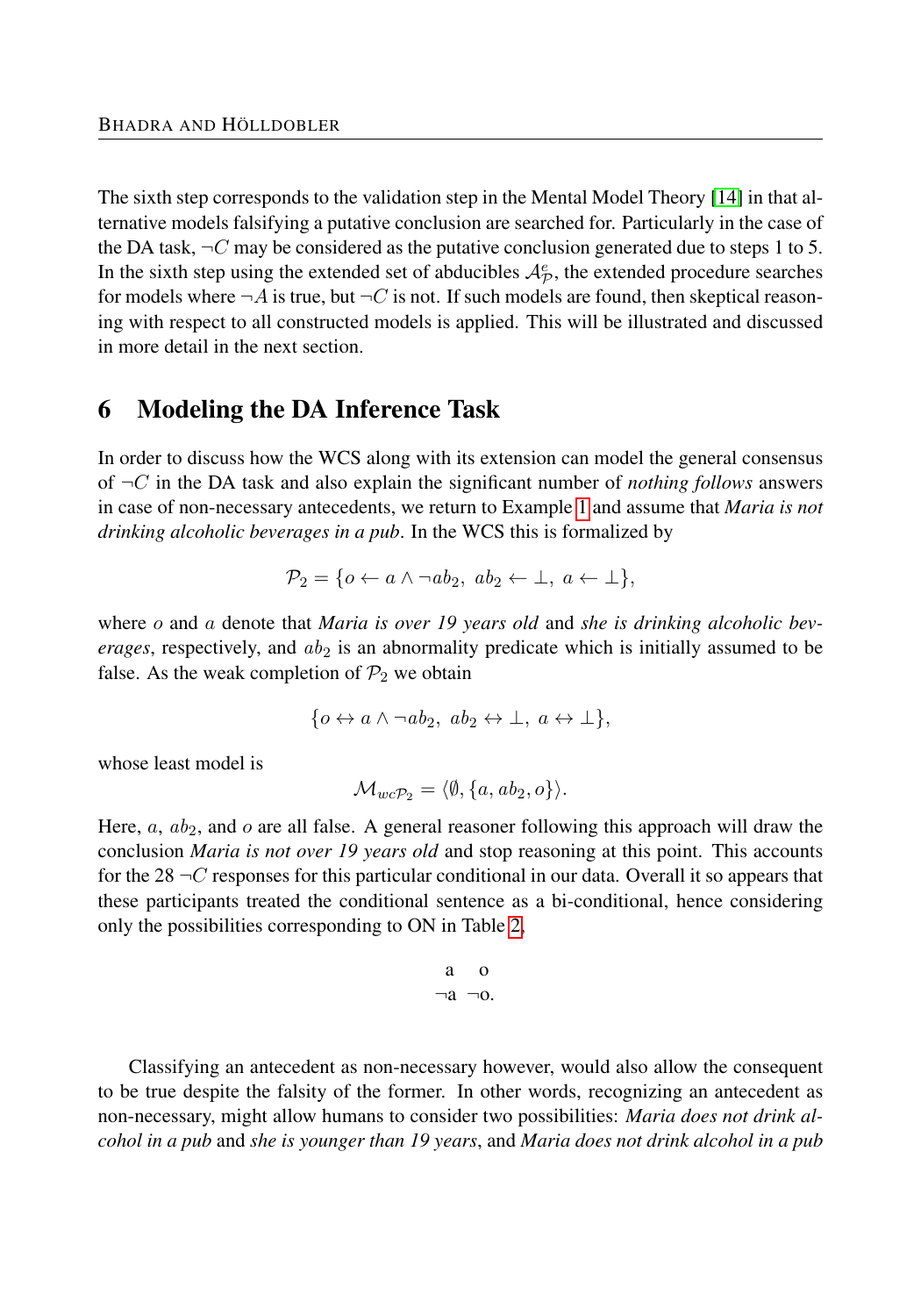but *she is older than 19*. Meaning, these participants did not treat the conditional sentence as a bi-conditional, but instead regarded the possibilities,

$$
\begin{array}{cc}\n a & o \\
 \neg a & \neg o \\
 \neg a & o\n \end{array}
$$

corresponding to that of ONN in Table [2.](#page-7-0) That is, careful reasoners not only consider the aforementioned model  $\mathcal{M}_{wc\mathcal{P}_2}$ , where *o* is mapped to false, but also search for a counterexample to  $\neg$ *o*. Investigating the third possibility listed above may lead them to

$$
\langle \{o\}, \{a, ab_2\} \rangle,
$$

which is also a model for the program  $P_2$ , but not a model for  $wcP_2$ . **The question now** stands, how can this (and similar) counterexamples in the DA inference task be modeled by the WCS? Before proposing a plausible answer to this, we will first turn our attention to how the WCS models the AC and the DC inference tasks.

#### <span id="page-14-0"></span>6.1 Modeling the AC Inference Task

To illustrate how the WCS models the AC inference task we reconsider the previously discussed conditional sentence,

*if Maria is drinking alcoholic beverages in a pub, then Maria must be over 19 years of age*

and the atomic premise

*Maria is over 19 years of age*.

Unlike the DA, in this case only the conditional premise is represented as a logic program, that is,

$$
\mathcal{P}_3 = \{o \leftarrow a \land \neg ab_2, \ ab_2 \leftarrow \bot\},\
$$

where *o* and *a* denote that *Maria is over 19 years old* and *she is drinking alcoholic beverages*, respectively. *ab*<sup>2</sup> is the abnormality predicate. The atomic premise, *o*, is not considered as a fact because the program  $\mathcal{P}_3$  already contains a definition of  $\sigma$  and the addition of the fact *o* ← ⊤ would override this definition upon weak completion thus not giving us much information about *a*. Therefore, *o* is considered as an observation that needs to be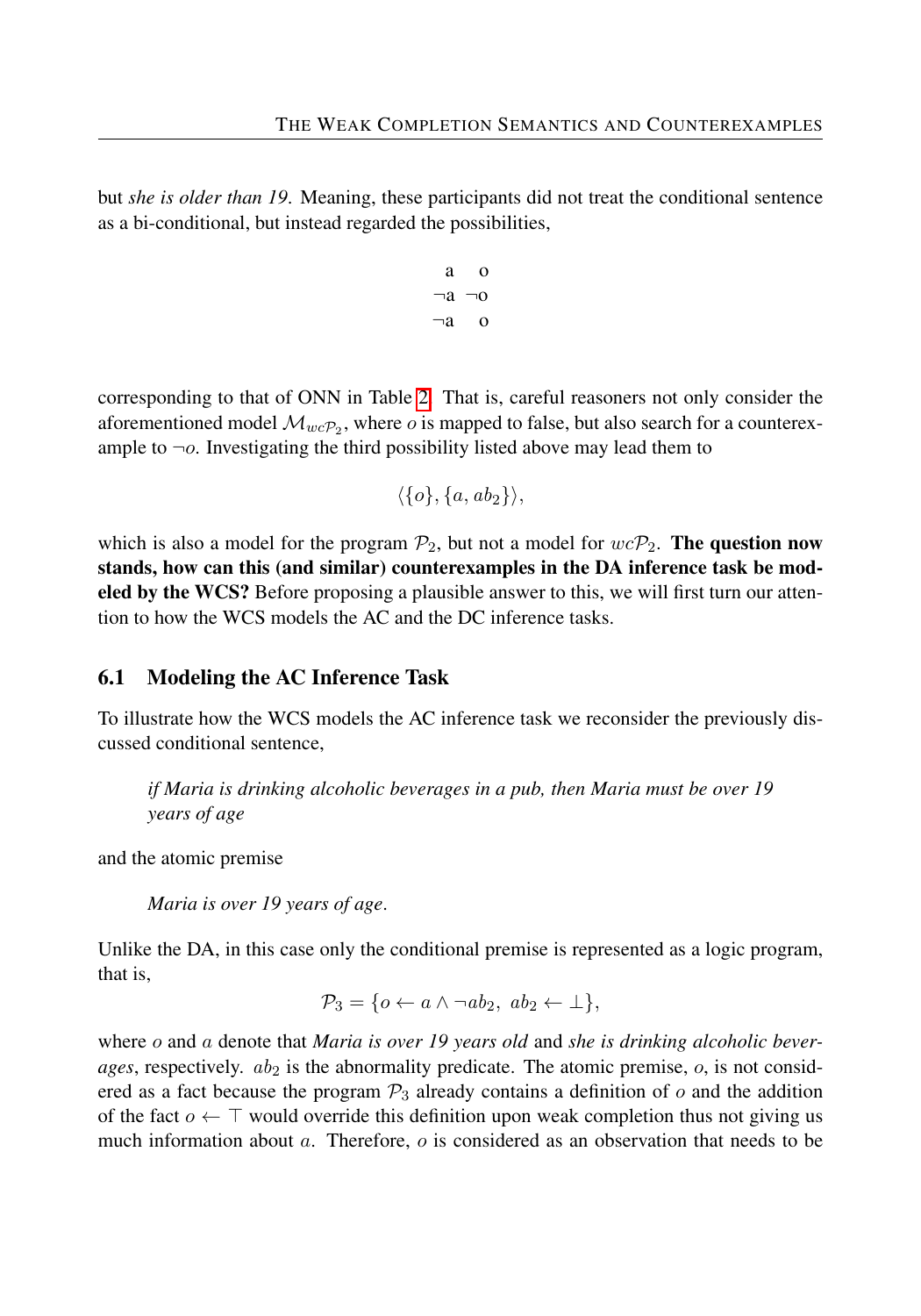explained. Meaning, we apply abduction. Because  $a$  is undefined in  $\mathcal{P}_3$  and the conditional sentence is classified as obligational with a *non-necessary* antecedent, we obtain,

$$
\mathcal{A}_{\mathcal{P}_3} = \{a \leftarrow \top, a \leftarrow \bot\} \quad \text{and} \quad \mathcal{A}_{\mathcal{P}_3}^e = \mathcal{A}_{\mathcal{P}_3} \cup \{o \leftarrow \top\}
$$

respectively. The set of integrity constraints is empty. Considering  $A_{\mathcal{P}_3}$ , the observation  $o$ is explained by the minimal explanation

<span id="page-15-2"></span>
$$
\{a \leftarrow \top\}.\tag{1}
$$

Adding this explanation to  $\mathcal{P}_3$ , weakly completing the extended program, and computing its least model, a general reasoner obtains

<span id="page-15-0"></span>
$$
\langle \{o, a\}, \{ab_2\} \rangle \tag{2}
$$

and concludes that *Maria is drinking alcoholic beverages in a pub*. However, a careful reasoner additionally searching for counterexamples may discover a second explanation to the observation, viz.

<span id="page-15-3"></span>
$$
\{o \leftarrow \top\} \tag{3}
$$

by considering  $A_{\mathcal{P}_3}^e$ . Here, *o* being true signifies the possibility that *Maria might still be over 19 irrespective of whether she is drinking alcohol in a pub or not*. Adding such an explanation to  $P_3$ , weakly completing the extended program, and computing its least model the careful reasoner obtains

<span id="page-15-1"></span>
$$
\langle \{o\}, \{ab_2\} \rangle. \tag{4}
$$

Comparing the least models [\(2\)](#page-15-0) where *a* is true and [\(4\)](#page-15-1) where *a* is unknown, and reasoning skeptically, a careful reasoner concludes *nothing follows*. We would like to point out to the reader that the explanations [\(1\)](#page-15-2) and [\(3\)](#page-15-3) are independent in that neither is a subset nor a superset of the other.

To summarize, it appears that the general reasoner considers  $A_{\mathcal{P}_3}$  and concludes that *a* and *o* hold. On the other hand, the careful reasoner considers  $A_{\mathcal{P}_3}^e$ , investigates counterexamples, reasons that although *o* holds *a* need not necessarily hold, and finally concludes *nothing follows*. This is also supported by the time measured in the experiment according to [\[5\]](#page-25-1): the answer *a* was generated on average in 4704 ms, whereas the answer *nothing follows* was generated on average in 6044 ms. Overall as an investigation of Table [5](#page-23-0) would suggest, like in the DA, it is the (necessary or non-necessary) type of the antecedent of the conditional which plausibly influences the search for counterexamples.

#### <span id="page-15-4"></span>6.2 Modeling the DC Inference Task

Here we discuss how the WCS framework currently models the DC inference task. For this purpose, let us consider the conditional sentence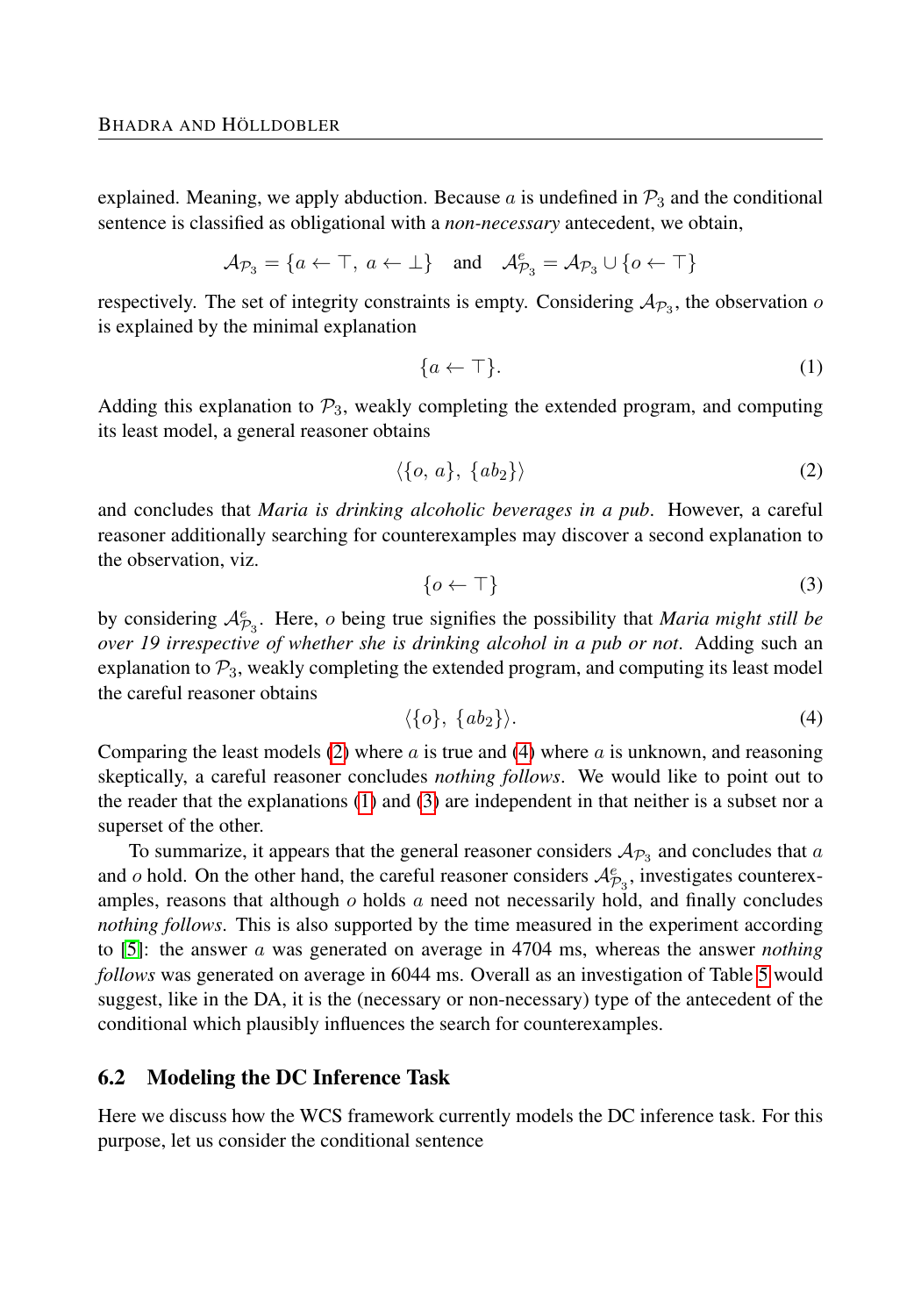*if Ron scores a goal, then he is happy*

and the atomic sentence

*Ron is not happy*.

The following program represents the conditional premise

$$
\mathcal{P}_4 = \{ h \leftarrow g \land \neg ab_3, \ ab_3 \leftarrow \bot \},
$$

where g and h denote *Ron scores a goal* and *Ron is happy*, respectively, and  $ab_3$  is an abnormality predicate. Here,  $\neg h$  is considered as an observation that needs to be explained because the program  $\mathcal{P}_4$  already contains a definition for *h*. Adding  $h \leftarrow \perp$  to the program has no effect as it will be overridden once the program is weakly completed. As *g* is undefined and the conditional sentence is classified as a *factual* conditional with non-necessary antecedent, therefore,

$$
\mathcal{A}_{\mathcal{P}_4} = \{g \leftarrow \top, \ g \leftarrow \bot\} \quad \text{and} \quad \mathcal{A}_{\mathcal{P}_4}^e = \mathcal{A}_{\mathcal{P}_4} \cup \{h \leftarrow \top, \ ab_3 \leftarrow \top\},\
$$

respectively. The set of integrity constraints is empty. Considering  $A_{\mathcal{P}_4}$  the observation  $\neg h$ is explained by the minimal explanation

<span id="page-16-2"></span>
$$
\{g \leftarrow \bot\}.\tag{5}
$$

Adding this explanation to  $\mathcal{P}_4$ , weakly completing the extended program, and computing its least model a general reasoner will obtain

<span id="page-16-0"></span>
$$
\langle \emptyset, \{h, g, ab_3\} \rangle \tag{6}
$$

and conclude, that *Ron does not score a goal*. This is where most reasoners seem to halt their reasoning. However, there may be some individuals who recognize the conditional sentence as factual, meaning, they recognize that  $\neg h$  need not just be caused or explained by ¬*g*. More precisely, a careful reasoner will recognize that *h* may be false, even if *g* is not. Analogously, such a reasoner will search for counterexamples to the putative conclusion  $\neg g$ , which can also explain  $\neg h$ . Using  $\mathcal{A}_{\mathcal{P}_4}^e$ ,

<span id="page-16-3"></span>
$$
\{ab_3 \leftarrow \top\} \tag{7}
$$

can be used as an another minimal explanation for  $\neg h$ . Here  $ab_3$  being true indicates that *Ron may have other reasons to be unhappy.* Adding this abducible to  $P_4$  and weakly completing the resulting extended program leads to the least model

<span id="page-16-1"></span>
$$
\langle \{ab_3\}, \{h\} \rangle. \tag{8}
$$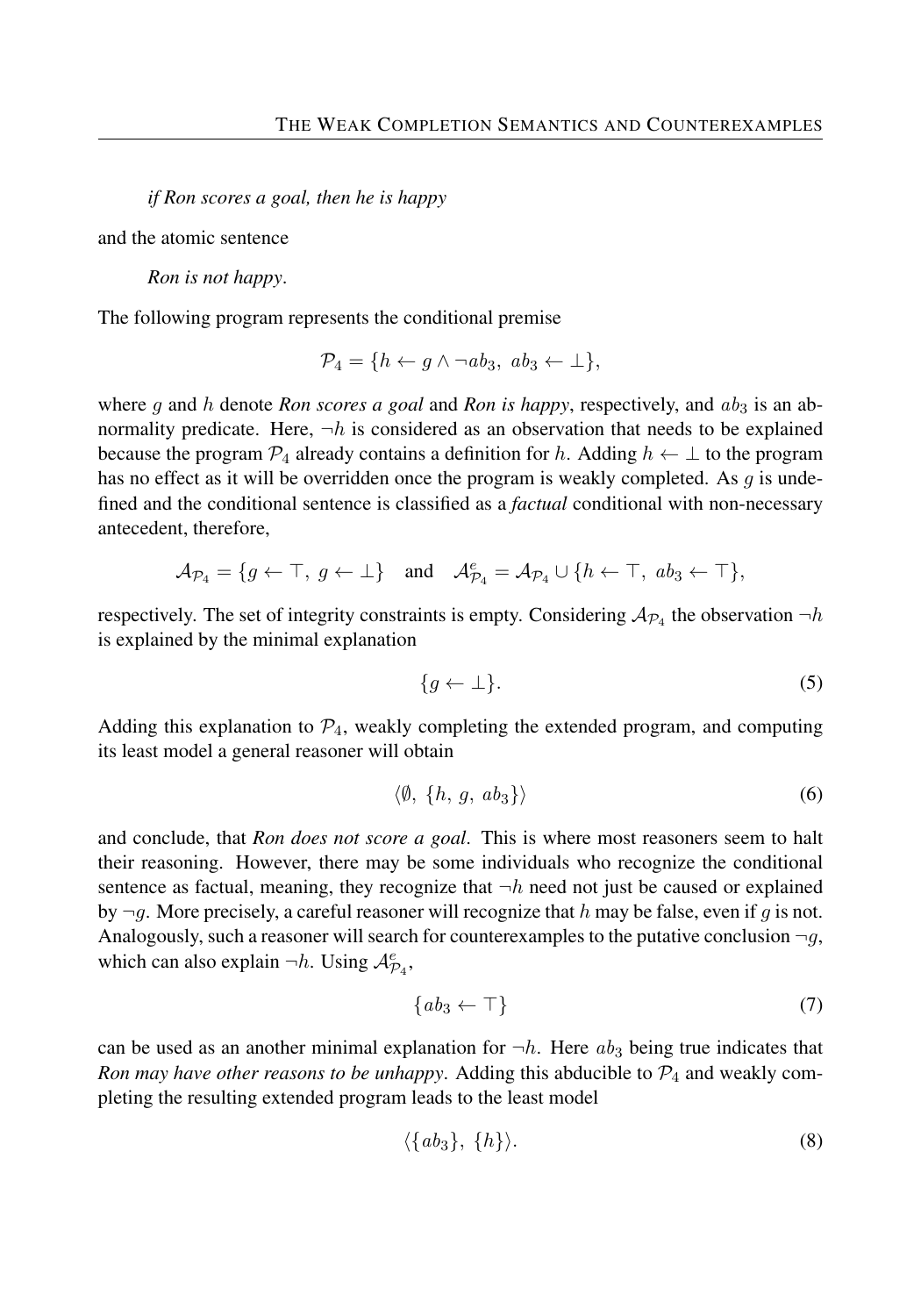As *g* is false in the first model [\(6\)](#page-16-0) whereas unknown in the second, [\(8\)](#page-16-1), skeptical abduction is applied which leads to the conclusion, *nothing follows*. The overall point of importance is that, aside from the falsity of *g* it is also possible to find other reasons which can cause *h* to be false, and this leads to the consideration of more than one model, which may lead humans to reason skeptically.

To summarize, similar to the AC, we stipulate that the general reasoner considers  $A_{\mathcal{P}_4}$ and concludes that  $\neg g$  holds, whereas a careful reasoner considers  $\mathcal{A}_{\mathcal{P}_4}^e$ , finds a counterexample, where ¬*h* holds and *g* is unknown, and concludes skeptically *nothing follows*. However, in case of the DC inference task it is the (obligational or factual) type of the conditional which plausibly influences this said search for counterexamples. Comparing the explanations [\(5\)](#page-16-2) and [\(7\)](#page-16-3) we find that they are independent. It must also be pointed out that the average time taken by participants to respond  $\neg A$ , for this particular task, was 3726 ms and that to respond *nothing follows* was 3813 ms, which are quite comparable.

#### 6.3 Modeling the ¬*C* and Nothing Follows Responses in the DA Task

In Subsections [6.1](#page-14-0) and [6.2,](#page-15-4) when modeling the general consensus as well as the *nothing follows* responses in the AC and DC inference tasks, the premise C and  $\neg C$  are considered as observations, respectively. The *nothing follows* responses can be accounted for by using the extended set of abducibles and applying skeptical abduction in order to explain the observation. This may lead to models which act as counterexamples to each other. On the other hand, when modeling the general consensus for the DA, the atomic premise was a part of the logic program representation of the premises, as illustrated in the beginning of this section.

We now propose that this negated premise be considered as an observation instead, in a fashion similar to the AC and the DC modeling techniques. To illustrate the proposal we reconsider the premises

*if Maria is drinking alcoholic beverages in a pub, then Maria must be over 19 years of age*

and

*Maria is not over 19 years of age*.

In this revised proposal, the conditional premise is represented by

$$
\mathcal{P}_5 = \{o \leftarrow a \land \neg ab_2, \ ab_2 \leftarrow \bot\},\
$$

where the meanings of the atomic predicates are unchanged. Now  $\neg a$  is considered as an observation. As was also mentioned earlier, it is the (necessary or non-necessary) type of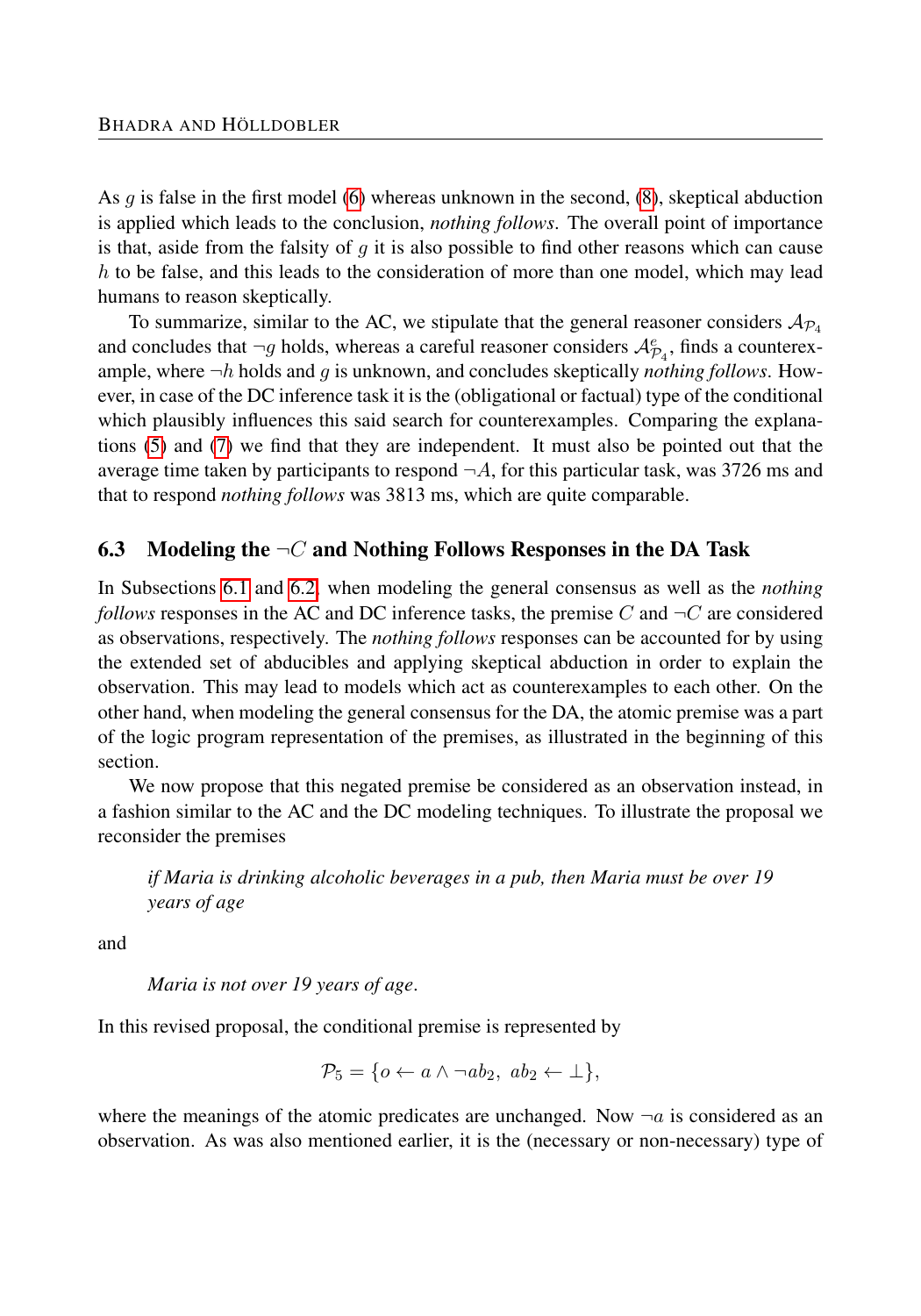the antecedent of the conditional which plausibly influences the search for counterexamples in a DA task. Since this particular conditional sentence is classified as obligational with non-necessary antecedent, we obtain

$$
\mathcal{A}_{\mathcal{P}_5} = \{a \leftarrow \top, \, a \leftarrow \bot\} \quad \text{and} \quad \mathcal{A}_{\mathcal{P}_5}^e = \mathcal{A}_{\mathcal{P}_5} \cup \{o \leftarrow \top\}.
$$

The set of integrity constraints is empty. Considering  $A_{\mathcal{P}_5}$  the observation is explained by the minimal explanation

<span id="page-18-2"></span>
$$
\{a \leftarrow \bot\}.\tag{9}
$$

The reader may note that adding this explanation to  $P_5$  leads to the program  $P_2$  introduced at the beginning of this section. Again, weakly completing  $P_2$  and computing its least model we obtain

<span id="page-18-0"></span>
$$
\langle \emptyset, \{o, ab_2, a\} \rangle. \tag{10}
$$

Hence the conclusion is, that *Maria is not older than 19 years of age*. The data in Table [4](#page-10-0) suggests that many reasoners stop reasoning at this point, thereby treating the conditional premise as a bi-conditional. Following this revised technique allows us to model the general consensus or the general reasoner.

Now we turn our attention to the careful reasoner, the one who searches for counterexamples to the aforementioned conclusion and, in particular, considers  $\mathcal{A}^e_{\mathcal{P}_5}$ . Such a reasoner may discover a second, non-minimal explanation to  $\neg a$ , viz.

<span id="page-18-3"></span>
$$
\{a \leftarrow \bot, \ o \leftarrow \top\}.\tag{11}
$$

This translates to the possibility that *Maria is not drinking alcoholic beverages but she is over 19 years of age.* Adding this explanation to  $P_5$ , weakly completing the extended program, now leads us to the second model earlier mentioned in the section, that is the least model

<span id="page-18-1"></span>
$$
\langle \{o\}, \{ab_2, a\} \rangle. \tag{12}
$$

Comparing the least models [\(10\)](#page-18-0) where *o* is false and [\(12\)](#page-18-1) where *o* is true and reasoning skeptically, we conclude *nothing follows*. Comparing the explanations [\(9\)](#page-18-2) and [\(11\)](#page-18-3) we find

$$
\{a \leftarrow \bot\} \subset \{a \leftarrow \bot, \ o \leftarrow \top\},\
$$

meaning, the second explanation is a superset of the first.

To summarize, in a manner similar to the AC and DC the second premise in a DA reasoning task is considered as an observation which needs to be explained. The general reasoner considers  $A_{\mathcal{P}_5}$  and concludes that  $\neg o$  holds. On the other hand, a careful reasoner considers  $\mathcal{A}_{\mathcal{P}_5}^e$ , reasons that although  $\neg a$  holds *o* may nevertheless hold, and concludes *nothing follows*. This is also supported by the time measured in the experiment as shown in Table [4.](#page-10-0) The answer ¬*o* was generated on average in 5735 ms, whereas the answer *nothing follows* was generated on average in 7814 ms.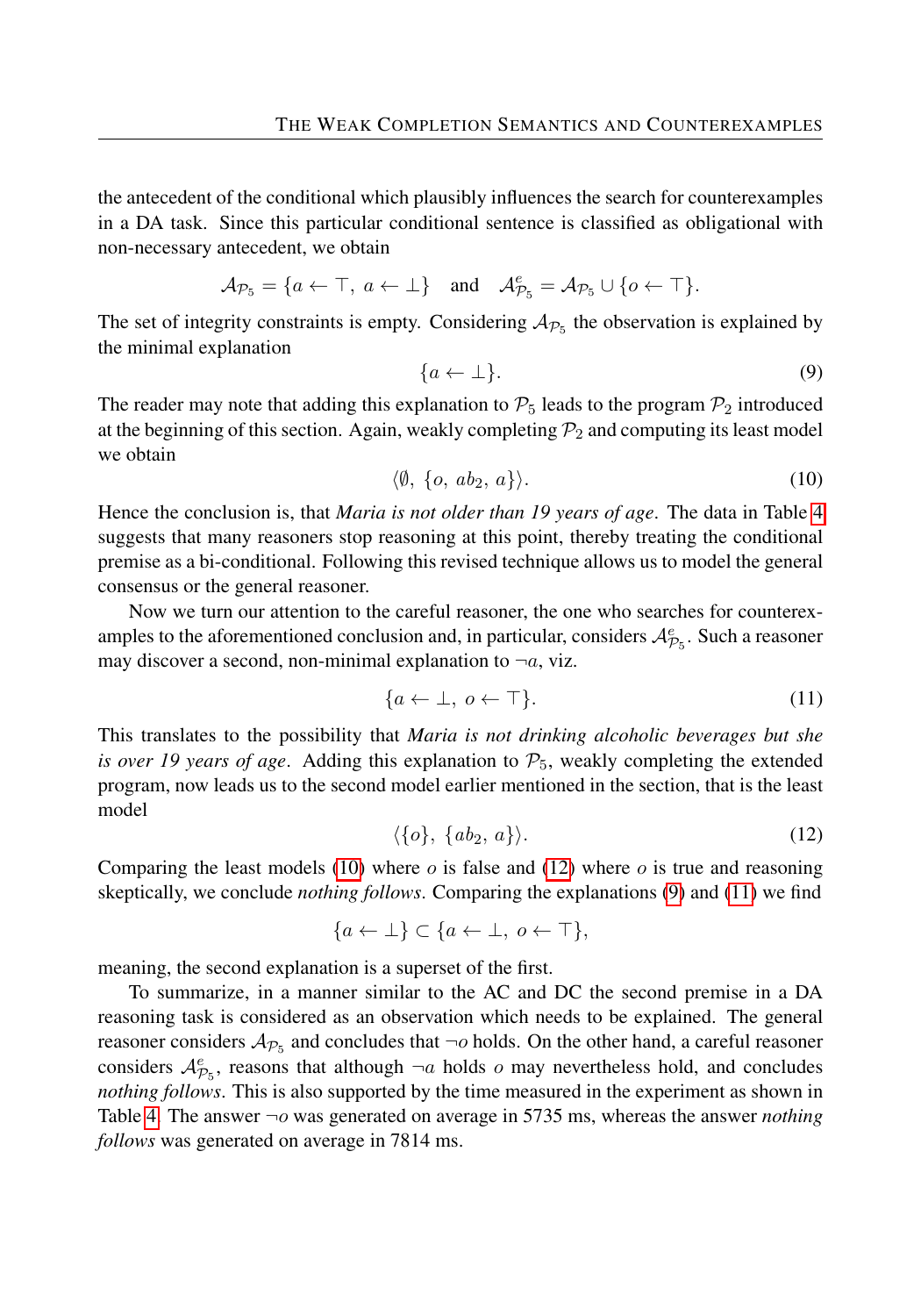## <span id="page-19-0"></span>7 A Brief Discussion about the Predictions of the Mental Model Theory

The scope of the MMT is broad and has been applied to quite a few areas of human reasoning till date. At present we restrict ourselves to a brief discussion of some of the predictions of the MMT, as discussed by Philip Johnson-Laird and Ruth Byrne, in their paper [\[15\]](#page-25-3) in case of the inference tasks, DA, AC and DC.

The MMT suggests that in a DA task, given a conditional sentence *if* A *then* C and  $\neg A$ , humans *intuitively* refrain from responding  $\neg C$  and favor *nothing follows*. It thus predicts that when reasoners respond with  $\neg C$ , it is a result of deliberately comprehending the conditional sentence as a bi-conditional, meaning the possibilities,

$$
\begin{array}{cc} A & C \\ \neg A & \neg C. \end{array}
$$

However, in the case that a reasoner comprehends a conditional sentence as a conditional, meaning the possibilities,

$$
\begin{array}{cc} A & C \\ \neg A & \neg C \\ \neg A & C, \end{array}
$$

the reasoner refrains from the response of ¬*C* upon deliberation. Now, if the *nothing follows* response in Table [4](#page-10-0) is an intuitive one in comparison to the  $\neg C$  responses, they should be quicker, that is take lesser time. But according to the experimental data  $\neg C$  responses took 3558 ms on average while *nothing follows* responses took 6450 ms. While the discussion about intuition and deliberation may be reserved for a later occasion, the WCS predicts, that most reasoners respond with  $\neg C$  for everyday conditional sentences during a DA inference task. In this case, most reasoners seem to (inherently) treat the antecedent of the conditional sentence as necessary, hence responding how they would in case of a bi-conditional sentence. Reasoners who upon deliberation have found a counterexample to the putative conclusion of  $\neg A$  respond with *nothing follows*. This is the case, when these reasoners have comprehended the antecedent to be non-necessary. As mentioned in the beginning of Section [6,](#page-13-0) a non-necessary antecedent is one which allows the possibilities,

$$
\neg A \neg C
$$
  

$$
\neg A \quad C.
$$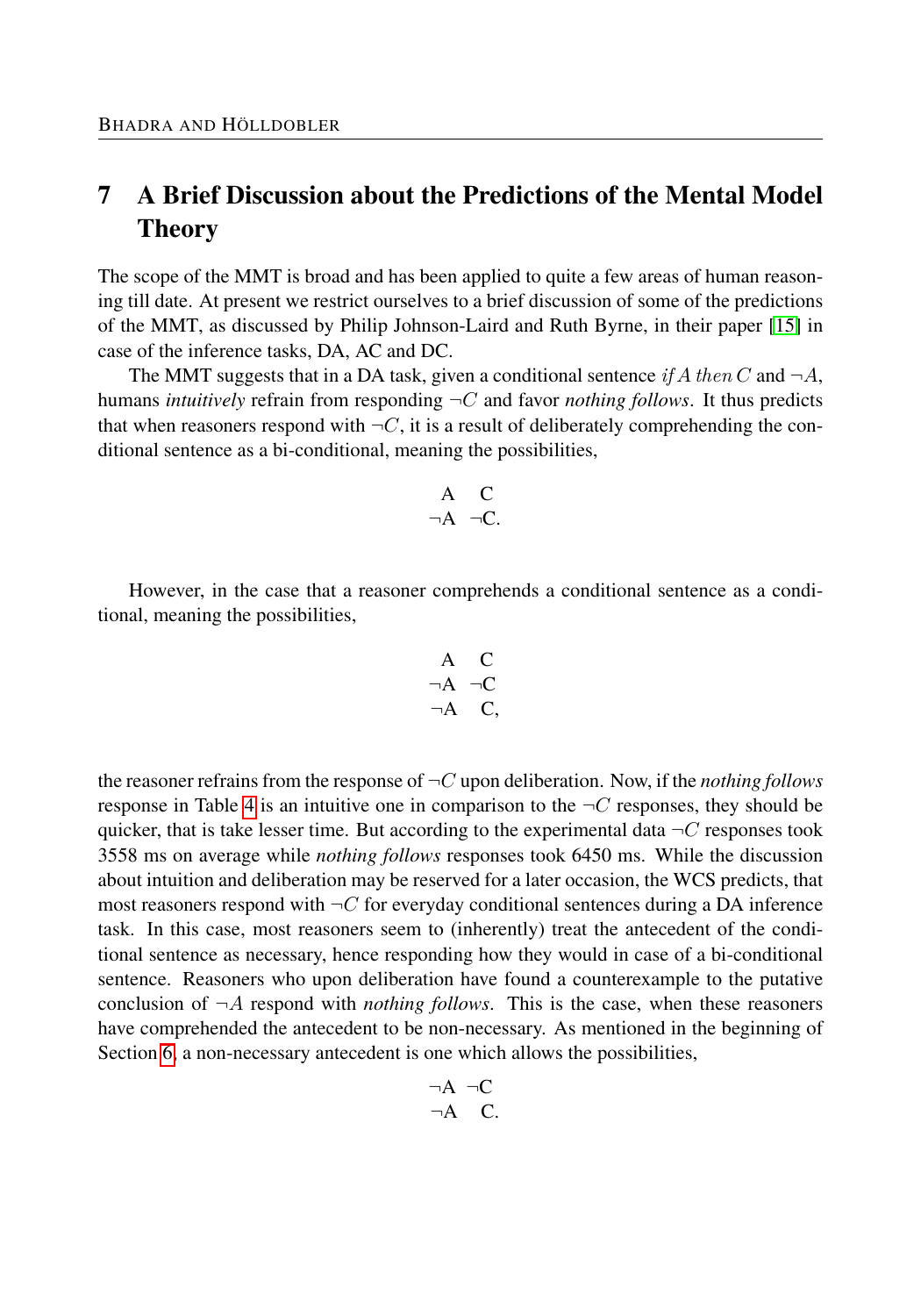A necessary antecedent on the other hand, disallows the latter. It must be pointed out that this also suggests that even if a reasoner deliberately searches for counterexamples to  $\neg C$ they will be unable to find one, if they have comprehended the antecedent of the conditional as necessary.

The MMT predicts that in an AC task, given  $if A then C$  and  $C$ , most reasoners intuitively respond with *A*. When reasoners deliberate they respond with *nothing follows* in case they comprehend the conditional sentence as a conditional, meaning the possibilities,

$$
\begin{array}{cc}\nA & C \\
\neg A & \neg C \\
\neg A & C.\n\end{array}
$$

On the other hand, they stick to the putative response of *A* if they comprehend the conditional as a bi-conditional, meaning the possibilities,

$$
\begin{array}{cc} A & C \\ \neg A & \neg C. \end{array}
$$

Like the MMT, the WCS also predicts that most reasoners will answer *A* in the AC inference task. They seem to (inherently) treat the antecedents of conditional sentences as necessary; thereby treating the sentence as a bi-conditional. Furthermore, it predicts that when individuals look for counterexamples to their putative conclusion of *A*, they will skeptically respond *nothing follows*. In the search for counterexamples, the necessary or non-necessary nature of the antecedent with respect to the consequent seems to gain relevance, like in the DA task.

The MMT predicts that in the DC inference task, given *if*  $A$  *then*  $C$  and  $\neg C$ , most reasoners respond *nothing follows* as a result of intuition, and reasoners respond ¬*A* as a result of deliberation. This implies that the response *nothing follows* should be more rapid (take less time) than the response  $\neg A$ . However, the data from Table [6](#page-24-2) in the appendix, suggests that the median response time for *nothing follows* responses is 5162 ms, whereas the median response time for  $\neg A$  responses is 4311 ms. The WCS on the other hand predicts that given an everyday conditional sentence most individuals may conclude  $\neg A$ . The response may plausibly be a result of the application of the *modus tollens* rule of inference as discussed in [\[6\]](#page-25-0). Upon deliberation, the previously discussed *factual* nature of the conditional may motivate the search for counterexamples which in turn may lead individuals to respond nothing follows. This prediction is limited to everyday conditionals where the antecedent and the consequent are related to each other to an acceptable or believable degree. Conditionals such as *if the sky is blue, then horses can speak English*, which may be considered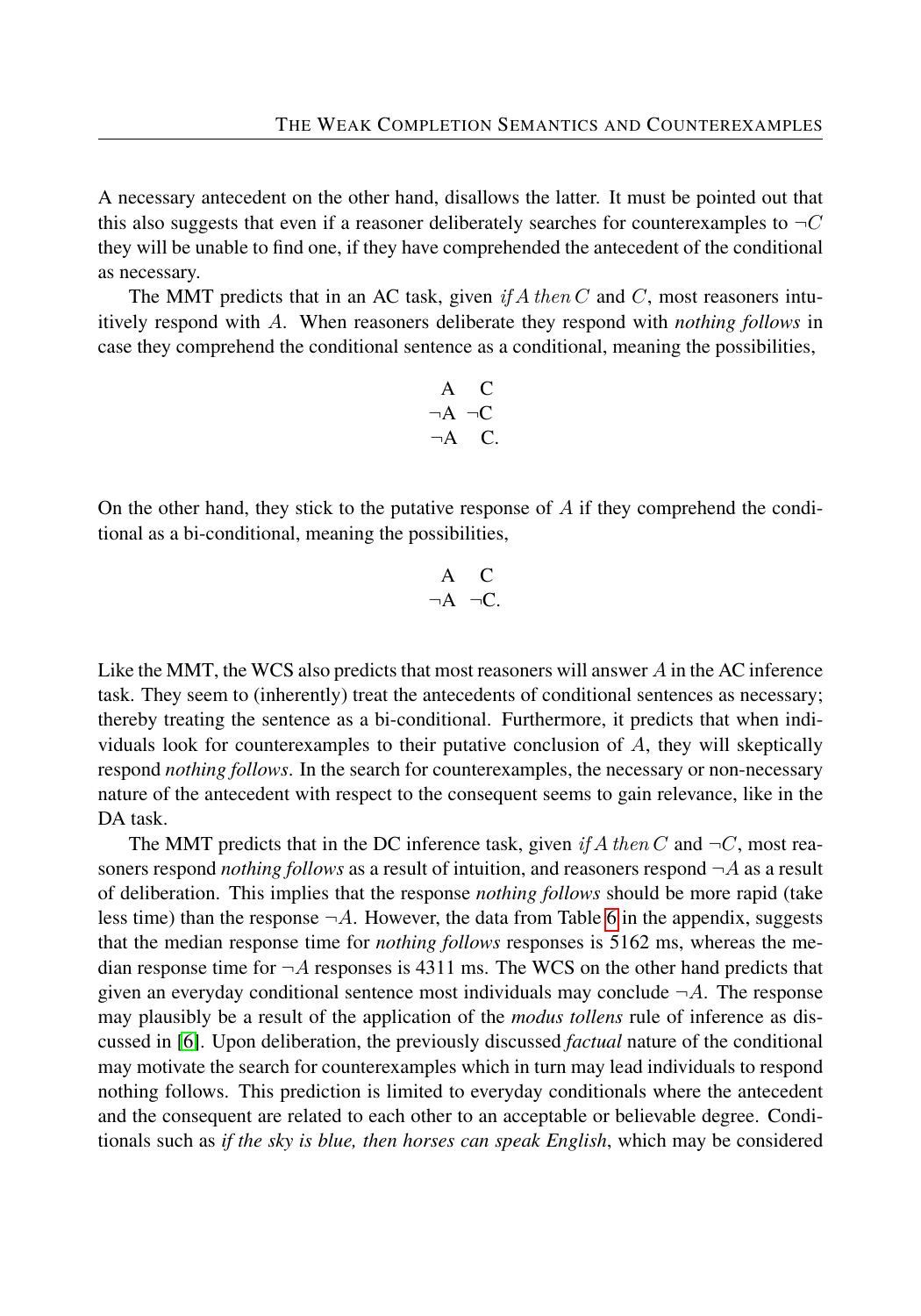bizarre, unacceptable or unbelievable are beyond the scope of the present discussion.

## <span id="page-21-0"></span>8 Conclusion

In this paper, we have discussed how the classification of conditional sentences and their antecedents help gain an insight into how humans understand or comprehend conditional sentences. On this basis, we have presented how the WCS along with its proposed extension can adequately model the average and the careful human reasoner in case of the DA inference task while also revisiting how the WCS can model the AC and the DC inference tasks.

In case of the DA, although most reasoners seem to respond with  $\neg C$ , the (necessary or non-necessary) type of the antecedent seems to be a relevant feature of the conditional sentence when a reasoner deliberates upon the task. As suggested by Philip Johnson-Laird in [\[13\]](#page-25-15), given a set of premises, if one is beginning to form a conclusion, one should believe or adopt the same only if they are able to find no counterexamples strong enough to refute it. The data in Table [4](#page-10-0) in fact suggests that the reasoners responding *nothing follows* may actually be doing so, and such a response is due to the presence of counterexamples to their putative conclusion of  $\neg C$ . In case of the AC (like in the DA), reasoners who recognize the antecedent as non-necessary respond with *nothing follows*. In case of the DC, it is possibly the obligational or factual nature of the conditional sentence which is taken into consideration (see [\[6\]](#page-25-0)) and reasoners with appropriate counterexamples respond *nothing follows*.

The case for the AA seems to be a ceiling effect, as an overwhelming majority of the responses were *C* (640 out of 672). The data has been omitted from the present discussion. At present, it suffices to state that the WCS can well model this majority which also indicates that the conditional sentences were inherently taken to be obligational by most reasoners. This means, when *A* was affirmed they simply concluded *C*, probably due to the application of the *modus ponens* rule of inference. Nonetheless, although not significantly reflected in the current data for the AA, we do recognize that in case of factual conditionals where even if *A* holds, *C* may or may not, a reasoner might choose to respond *nothing follows*. Consider for example the conditional sentence, *if it is Monday, then Rita goes to school*. Given the factual nature of the conditional it seems plausible that skeptical reasoners may respond with *nothing follows*. WCS can also account for these reasoners, but it is outside the present scope of discussion. We believe the data at hand motivates further research about the AA and why humans accord with the response *C* so easily.

Returning to the DA task on the other hand, if we were to deny the antecedent, that is, *it is not Monday*, then although many reasoners might respond *Rita does not go to school*, once again, WCS with the extension proposed in this paper can account for such reasoners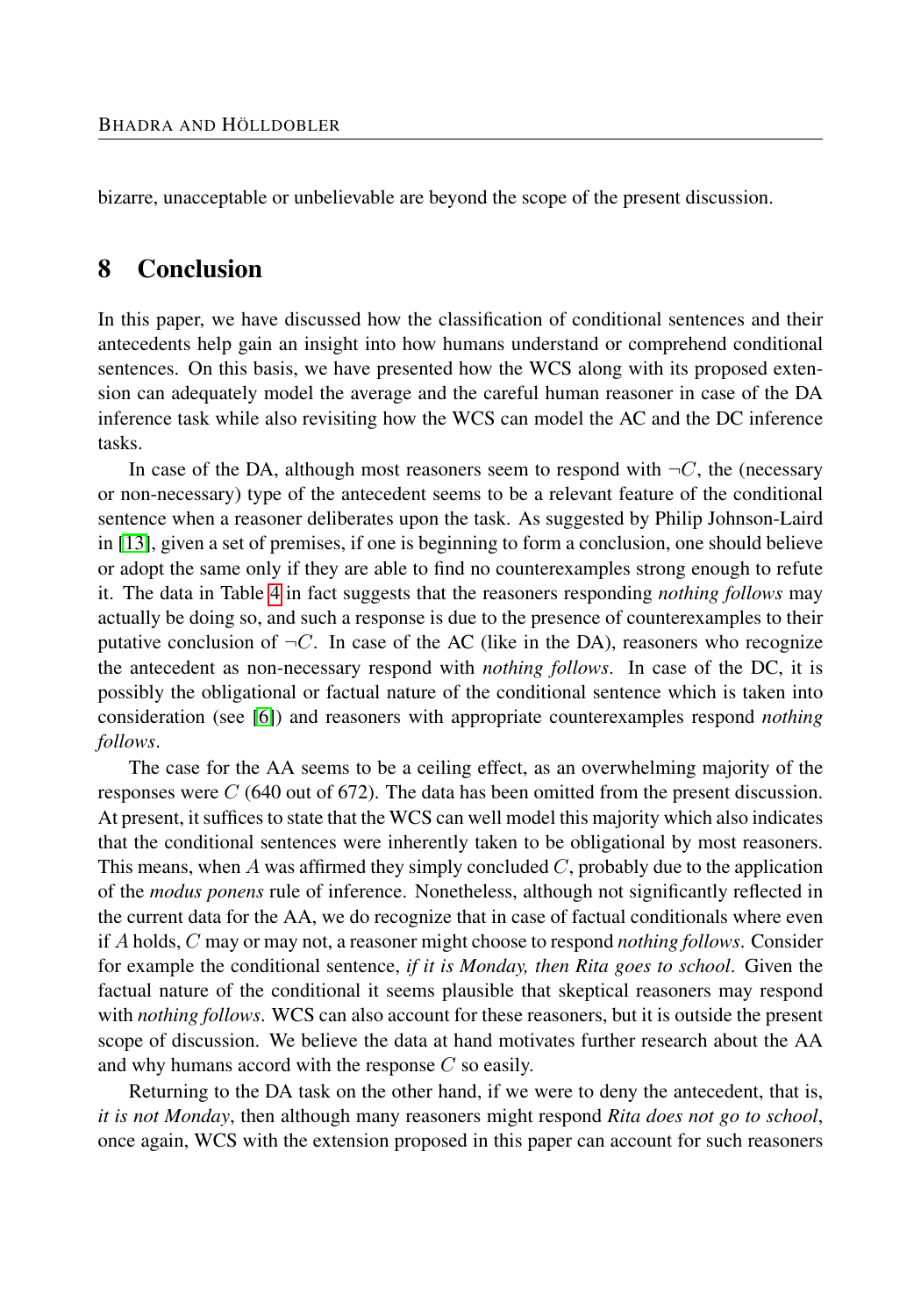as well as those who choose to respond with skepticism that *nothing follows*.

## 9 Appendix

## 9.1 Conditionals used in the Experiment with Classification<sup>[2](#page-22-0)</sup>

### Obligational Conditionals with Necessary Antecedent (ON)

- (1) *If it rains, then the roofs must be wet.*
- (2) If water in the cooking pot is heated over  $99^{\circ}$ C, then the water starts boiling.
- (3) *If the wind is strong enough, then the sand is blowing over the dunes.*

#### Obligational Conditionals with Non-Necessary Antecedent (ONN)

- (4) *If Paul rides a motorbike, then Paul must wear a helmet.*
- (5) *If Maria is drinking alcoholic beverages in a pub, then Maria must be over 19 years of age.*
- (6) *If it rains, then the lawn must be wet.*

### Factual Conditionals with Necessary Antecedent (FN)

- (7) *If the library is open, then Sabrina is studying late in the library.*
- (8) *If the plants get water, then they will grow.*
- (9) *If my car's start button is pushed, then the engine will start running.*

#### Factual Conditionals with Non-Necessary Antecedent (FNN)

- (10) *If Nancy rides her motorbike, then Nancy goes to the mountains.*
- (11) *If Lisa plays on the beach, then Lisa will get sunburned.*
- (12) *If Ron scores a goal, then Ron is happy.*

## 9.2 Short Background Story for Example [1](#page-1-0)

*Maria and her friends are visiting a local pub to enjoy the evening with drinks and good food. Maria knows the local rules and regulations and obeys them.*

<span id="page-22-0"></span><sup>&</sup>lt;sup>2</sup>Note: The classification was done by the authors of  $[6, 5]$  $[6, 5]$ .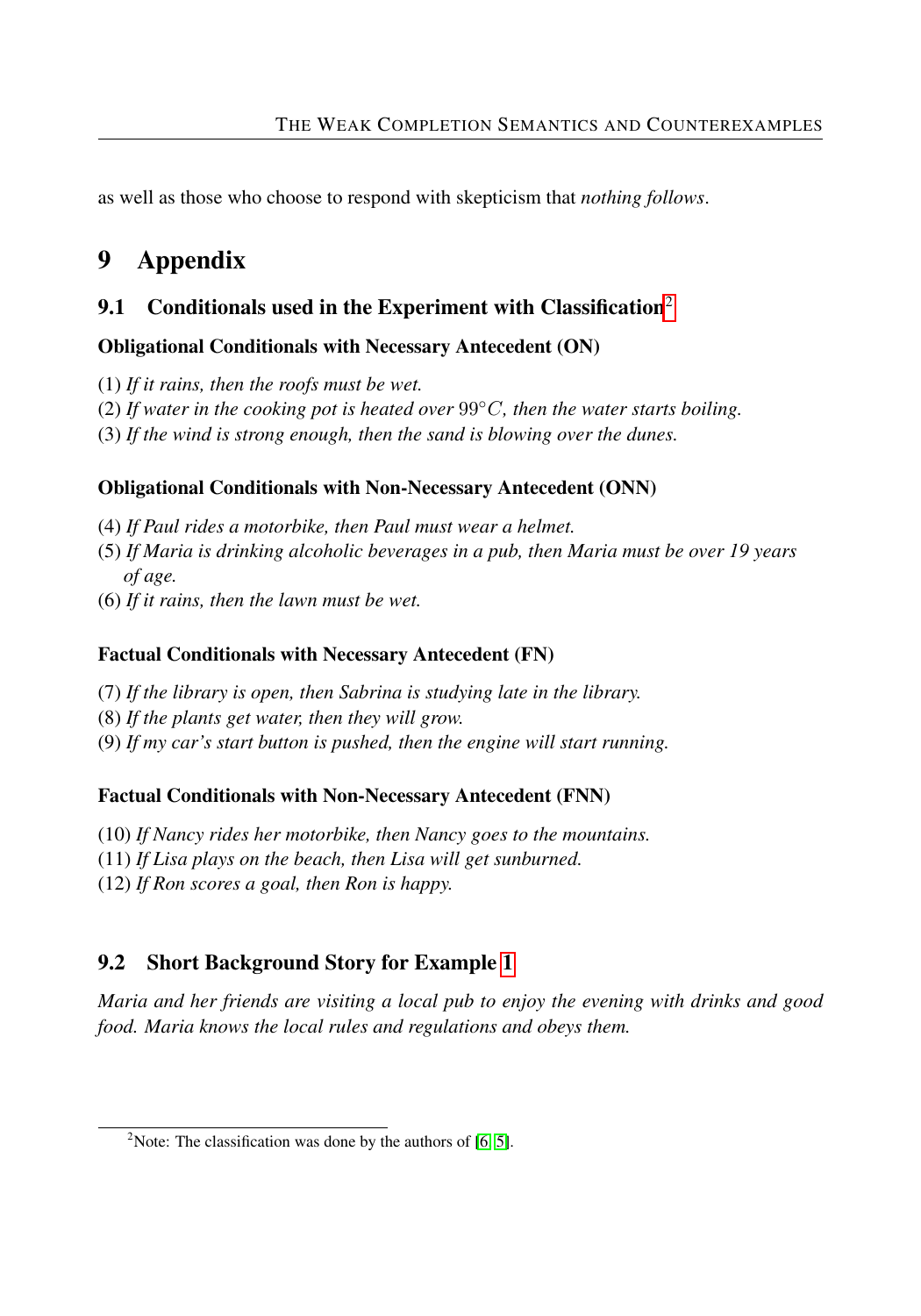#### 9.3 Short Background Story for Example [2](#page-1-1)

*The Presleys have moved into their newly built house and have hired a gardener to lay out the garden. They are sitting on their terrace and are looking at the bushes, small trees, and shrubs which were planted by the gardener two months ago.*

#### 9.4 Experiment Results for the AC Inference Task

<span id="page-23-0"></span>

| Conditional/Classification    | A   | pct. | $\neg A$       | pct.  | n f            | pct. | Sum | Mdn A | $Mdn$ nf |
|-------------------------------|-----|------|----------------|-------|----------------|------|-----|-------|----------|
| (1)                           | 37  |      | 1              |       | 18             |      | 56  | 3952  | 7995     |
| (2)                           | 48  |      | 1              |       | 7              |      | 56  | 4003  | 4170     |
| (3)                           | 43  |      | 1              |       | 12             |      | 56  | 3458  | 9001     |
| <b>ON</b>                     | 128 | 76%  | 3              | $2\%$ | 37             | 22%  | 168 | 3797  | 8175     |
| (4)                           | 42  |      | 1              |       | 13             |      | 56  | 3659  | 8828     |
| (5)                           | 32  |      | 1              |       | 23             |      | 56  | 4704  | 6044     |
| (6)                           | 29  |      | 1              |       | 26             |      | 56  | 3593  | 4396     |
| <b>ONN</b>                    | 103 | 61%  | 3              | $2\%$ | 62             | 37%  | 168 | 3968  | 5939     |
| (7)                           | 51  |      | 1              |       | $\overline{4}$ |      | 56  | 3767  | 4397     |
| (8)                           | 42  |      | 1              |       | 13             |      | 56  | 3798  | 4565     |
| (9)                           | 45  |      | 1              |       | 10             |      | 56  | 3492  | 4598     |
| <b>FN</b>                     | 138 | 82%  | 3              | 2%    | 27             | 16%  | 168 | 3699  | 4565     |
| (10)                          | 34  |      | $\overline{2}$ |       | 20             |      | 56  | 5224  | 6289     |
| (11)                          | 29  |      | $\overline{c}$ |       | 25             |      | 56  | 3218  | 6205     |
| (12)                          | 33  |      | 1              |       | 22             |      | 56  | 3483  | 4992     |
| <b>FNN</b>                    | 96  | 57%  | 5              | 3%    | 67             | 40%  | 168 | 3885  | 6116     |
| Obligational Conditional (O)  | 231 | 69%  | 6              | $2\%$ | 99             | 29%  | 336 | 3888  | 6044     |
| Factual Conditional (F)       | 234 | 70%  | 8              | 2%    | 94             | 28%  | 336 | 3769  | 5650     |
| Necessary Antecedent (N)      | 266 | 79%  | 6              | 2%    | 64             | 19%  | 336 | 3735  | 5450     |
| Non-Necessary Antecedent (NN) | 199 | 59%  | 8              | 2%    | 129            | 38%  | 336 | 3906  | 6039     |
| Total                         | 465 | 69%  | 14             | 2%    | 193            | 29%  | 672 | 3826  | 5802     |

Table 5: The results for AC inferences given a conditional sentence *if A then C* and an atomic fact *C*. In case of factual conditionals, *nf* is answered significantly more often. ON: obligational conditional with necessary antecedent, ONN: obligational conditional with non-necessary antecedent, FN: factual conditional with necessary antecedent, and FNN: factual conditional with non-necessary antecedent. All percentages (*pct.*) have been rounded off to the nearest natural number for the convenience of the reader.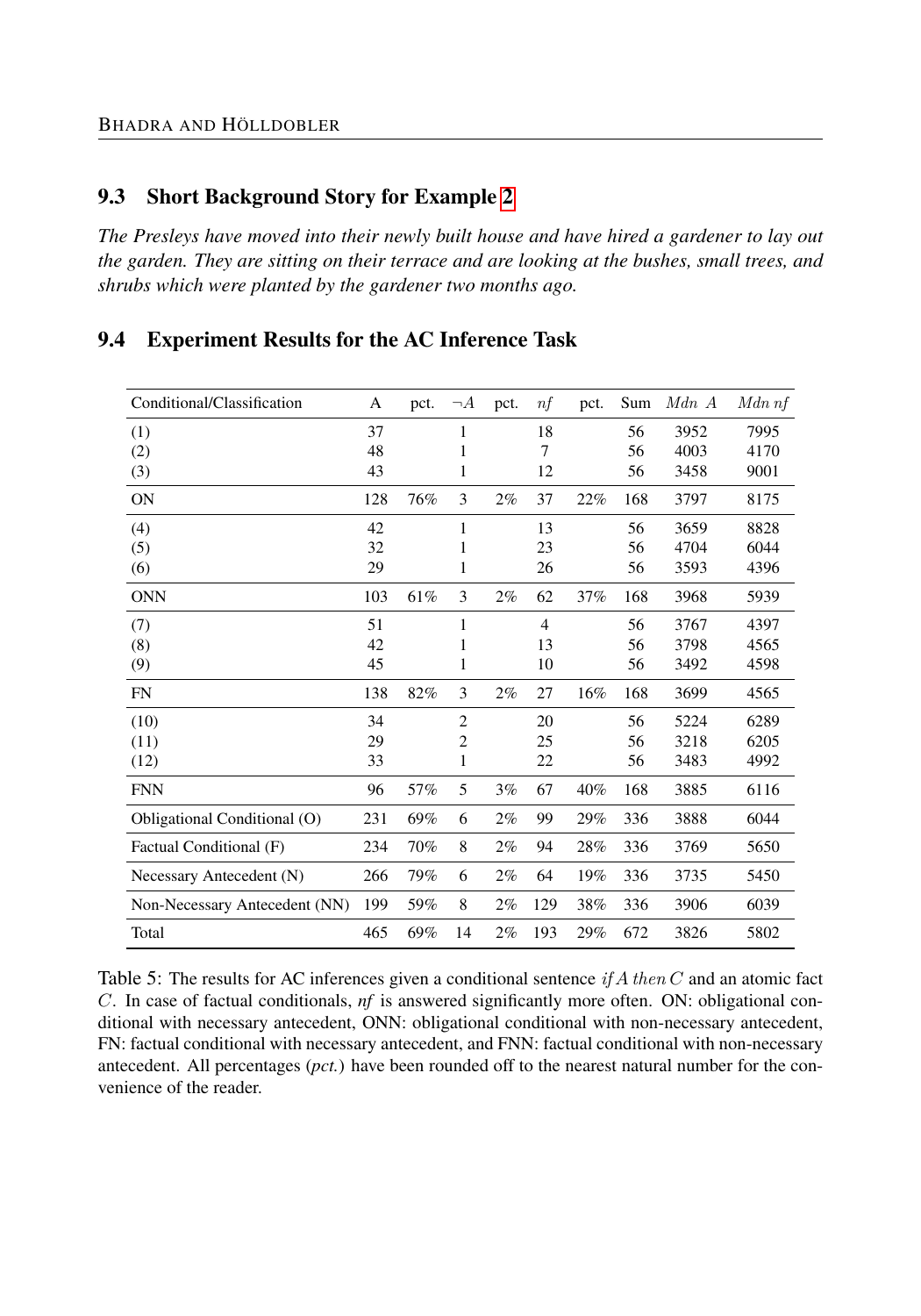<span id="page-24-2"></span>

| Conditional/Classification    | A              | pct.  | $\neg A$ | pct. | nf  | pct. | Sum | $Mdn \neg A$ | $Mdn$ nf |
|-------------------------------|----------------|-------|----------|------|-----|------|-----|--------------|----------|
| (1)                           | 1              | 2%    | 45       | 80%  | 10  | 18%  | 56  | 3449         | 4758     |
| (2)                           | $\overline{0}$ | $0\%$ | 50       | 89%  | 6   | 11%  | 56  | 4058         | 7922     |
| (3)                           | 2              | $4\%$ | 46       | 82%  | 8   | 14%  | 56  | 3796         | 4517     |
| <b>ON</b>                     | 3              | 2%    | 141      | 84%  | 24  | 14%  | 168 | 3767         | 5732     |
| (4)                           | 3              | 5%    | 46       | 82%  | 7   | 13%  | 56  | 3872         | 4154     |
| (5)                           | 1              | 2%    | 54       | 96%  | 1   | 2%   | 56  | 4946         | 8020     |
| (6)                           | $\overline{0}$ | $0\%$ | 36       | 64%  | 20  | 36%  | 56  | 4062         | 5235     |
| <b>ONN</b>                    | 4              | $2\%$ | 136      | 81%  | 28  | 17%  | 168 | 4293         | 5803     |
| (7)                           | 1              | 2%    | 37       | 66%  | 18  | 32%  | 56  | 5974         | 4744     |
| (8)                           | 3              | 5%    | 42       | 75%  | 11  | 20%  | 56  | 4367         | 5013     |
| (9)                           | $\overline{0}$ | $0\%$ | 47       | 84%  | 9   | 16%  | 56  | 4208         | 3966     |
| <b>FN</b>                     | 4              | $2\%$ | 126      | 75%  | 38  | 23%  | 168 | 4849         | 4574     |
| (10)                          | $\overline{c}$ | 4%    | 35       | 63%  | 19  | 34%  | 56  | 4879         | 4167     |
| (11)                          | $\overline{0}$ | $0\%$ | 39       | 70%  | 17  | 30%  | 56  | 4411         | 5647     |
| (12)                          | $\overline{0}$ | $0\%$ | 34       | 61%  | 22  | 39%  | 56  | 3726         | 3813     |
| <b>FNN</b>                    | $\overline{2}$ | $1\%$ | 108      | 64%  | 58  | 35%  | 168 | 4338         | 4542     |
| Obligational Conditional (O)  | 7              | $2\%$ | 277      | 82%  | 52  | 15%  | 336 | 4053         | 4790     |
| Factual Conditional (F)       | 6              | 2%    | 234      | 70%  | 96  | 29%  | 336 | 4459         | 4345     |
| Necessary Antecedent (N)      | 7              | $2\%$ | 267      | 79%  | 62  | 18%  | 336 | 4096         | 4758     |
| Non-Necessary Antecedent (NN) | 6              | $2\%$ | 244      | 73%  | 86  | 26%  | 336 | 4325         | 4555     |
| Total                         | 13             | 2%    | 511      | 76%  | 148 | 22%  | 672 | 4311         | 5162     |

#### 9.5 Experiment Results for the DC Inference Task

Table 6: The results for DC inferences given a conditional sentence *if A then C* and a negated atomic fact  $\neg C$ . In case of factual conditionals, *nf* is answered significantly more often. ON: obligational conditional with necessary antecedent, ONN: obligational conditional with non-necessary antecedent, FN: factual conditional with necessary antecedent, and FNN: factual conditional with non-necessary antecedent. All percentages (*pct.*) have been rounded off to the nearest natural number for the convenience of the reader.

## References

- <span id="page-24-1"></span>[1] Meghna Bhadra. Comparative studies of the weak completion semantics and the mental model theory. Master's thesis, Technische Universität Dresden, Fakultät für Informatik, 2021.
- <span id="page-24-0"></span>[2] Ruth M. J. Byrne. Suppressing valid inferences with conditionals. *Cognition*, 31(1):61–83, 1989.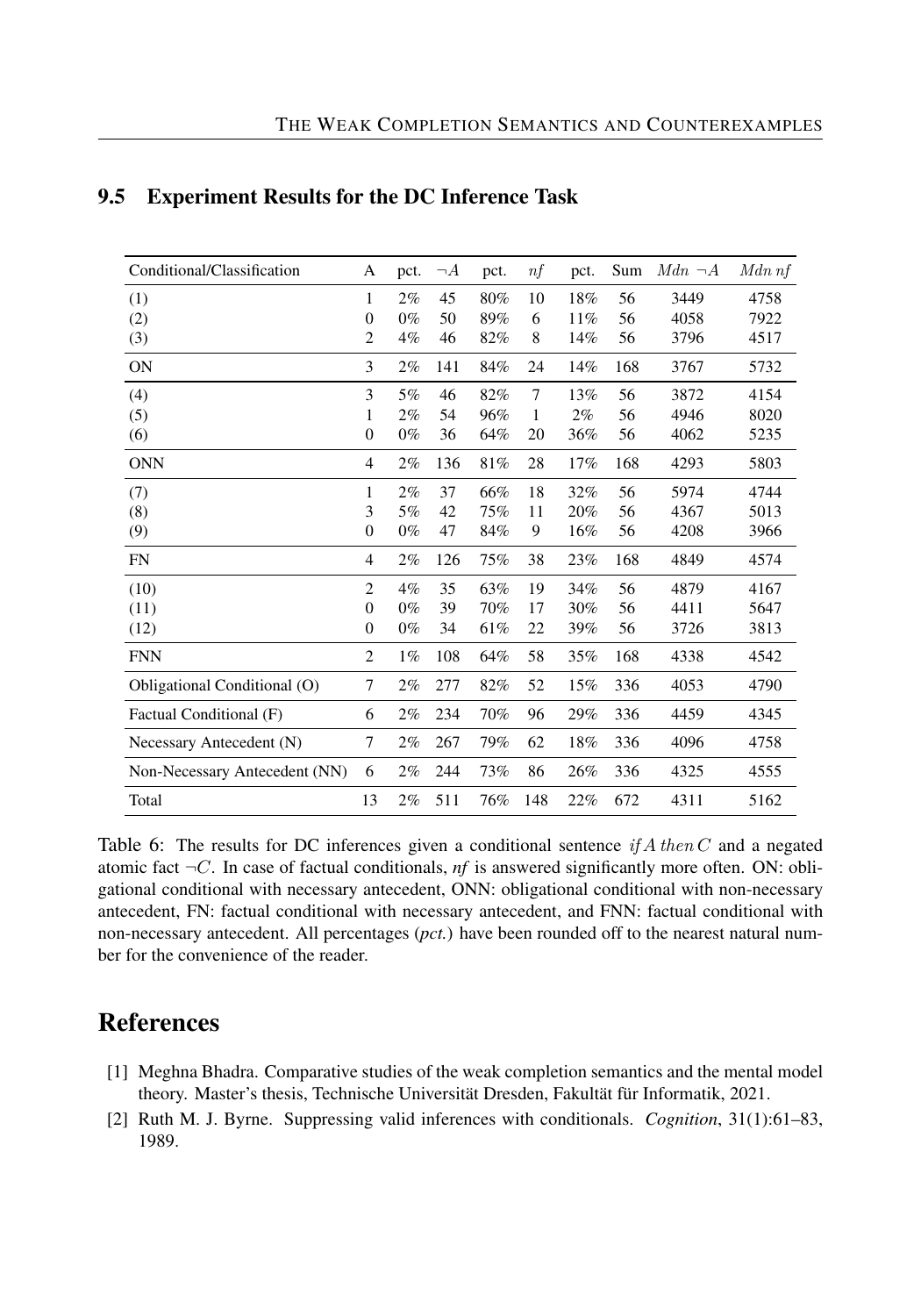- <span id="page-25-12"></span>[3] Ruth M. J. Byrne. *The Rational Imagination: How People Create Alternatives to Reality*. MIT Press, Cambridge, MA, USA, 2005.
- <span id="page-25-7"></span>[4] Keith L. Clark. Negation as failure. In H. Gallaire and J. Minker, editors, *Logic and Databases*, pages 293–322. Plenum, New York, 1978.
- <span id="page-25-1"></span>[5] Marcos Cramer, Steffen Hölldobler, and Marco Ragni. Modeling human reasoning about conditionals. [https://tu-dresden.de/ing/informatik/ki/krr/ressourcen/](https://tu-dresden.de/ing/informatik/ki/krr/ressourcen/dateien/chr2021b.pdf/view) [dateien/chr2021b.pdf/view](https://tu-dresden.de/ing/informatik/ki/krr/ressourcen/dateien/chr2021b.pdf/view), 2021. Accepted at NMR2021.
- <span id="page-25-0"></span>[6] Marcos Cramer, Steffen Hölldobler, and Marco Ragni. When are humans reasoning with modus tollens? *Proceedings of the Annual Conference of the Cognitive Science Society,*, 43:2337–2343, 2021. Retrieved from [https://escholarship.org/uc/item/](https://escholarship.org/uc/item/9x33q50g) [9x33q50g](https://escholarship.org/uc/item/9x33q50g).
- <span id="page-25-2"></span>[7] Emmanuelle-Anna Dietz, Steffen Hölldobler, and Marco Ragni. A computational logic approach to the suppression task. *Proceedings of the Annual Conference of the Cognitive Science Society,*, 34:1500–1505, 2012. Retrieved from [https://escholarship.org/uc/](https://escholarship.org/uc/item/2sd6d61q) [item/2sd6d61q](https://escholarship.org/uc/item/2sd6d61q).
- <span id="page-25-4"></span>[8] Melvin Fitting. *First–Order Logic and Automated Theorem Proving*. Springer-Verlag, Berlin, 2nd edition, 1996.
- <span id="page-25-10"></span>[9] Herbert Paul Grice. Logic and conversation. In P. Cole and J. L. Morgan, editors, *Syntax and Semantics*, volume 3, pages 41–58. Academic Press, New York, 1975.
- <span id="page-25-11"></span>[10] Islam Hamada and Steffen Hölldobler. On disjunctions and the weak completion semantics. In *Proceedings of the Virtual MathPsych/ICCM*. via [mathpsych.org/presentation/](mathpsych.org/presentation/571) [571](mathpsych.org/presentation/571), 2021.
- <span id="page-25-6"></span>[11] Steffen Hölldobler. Weak completion semantics and its applications in human reasoning. In Ulrich Furbach and Claudia Schon, editors, *Bridging 2015 – Bridging the Gap between Human and Automated Reasoning*, volume 1412 of *CEUR Workshop Proceedings*, pages 2–16. CEUR-WS.org, 2015. <http://ceur-ws.org/Vol-1412/>.
- <span id="page-25-8"></span>[12] Steffen Hölldobler and Carroline D. P. Kencana Ramli. Logic programs under three-valued Łukasiewicz's semantics. In P. M. Hill and D. S. Warren, editors, *Logic Programming*, volume 5649 of *Lecture Notes in Computer Science*, pages 464–478. Springer-Verlag Berlin Heidelberg, 2009.
- <span id="page-25-15"></span>[13] Philip N Johnson-Laird. Mental models in cognitive science. *Cognitive science*, 4(1):71–115, 1980.
- <span id="page-25-14"></span>[14] Philip N. Johnson-Laird and Ruth M. J. Byrne. *Deduction*. Lawrence Erlbaum Associates, Hove and London (UK), 1991.
- <span id="page-25-3"></span>[15] Philip N. Johnson-Laird and Ruth M. J. Byrne. Conditionals: A theory of meaning, pragmatics, and inference. *Psychological Review*, 109:646–678, 2002.
- <span id="page-25-9"></span>[16] Antonis C. Kakas, Robert A. Kowalski, and Francesca Toni. Abductive Logic Programming. *Journal of Logic and Computation*, 2(6):719–770, 1992.
- <span id="page-25-13"></span>[17] Sangeet S. Khemlani, Ruth M. J. Byrne, and Philip N. Johnson-Laird. Facts and possibilities: A model-based theory of sentenial reaoning. *Cognitive Science*, pages 1–38, 2018.
- <span id="page-25-5"></span>[18] John W. Lloyd. *Foundations of Logic Programming*. Springer-Verlag, 1984.